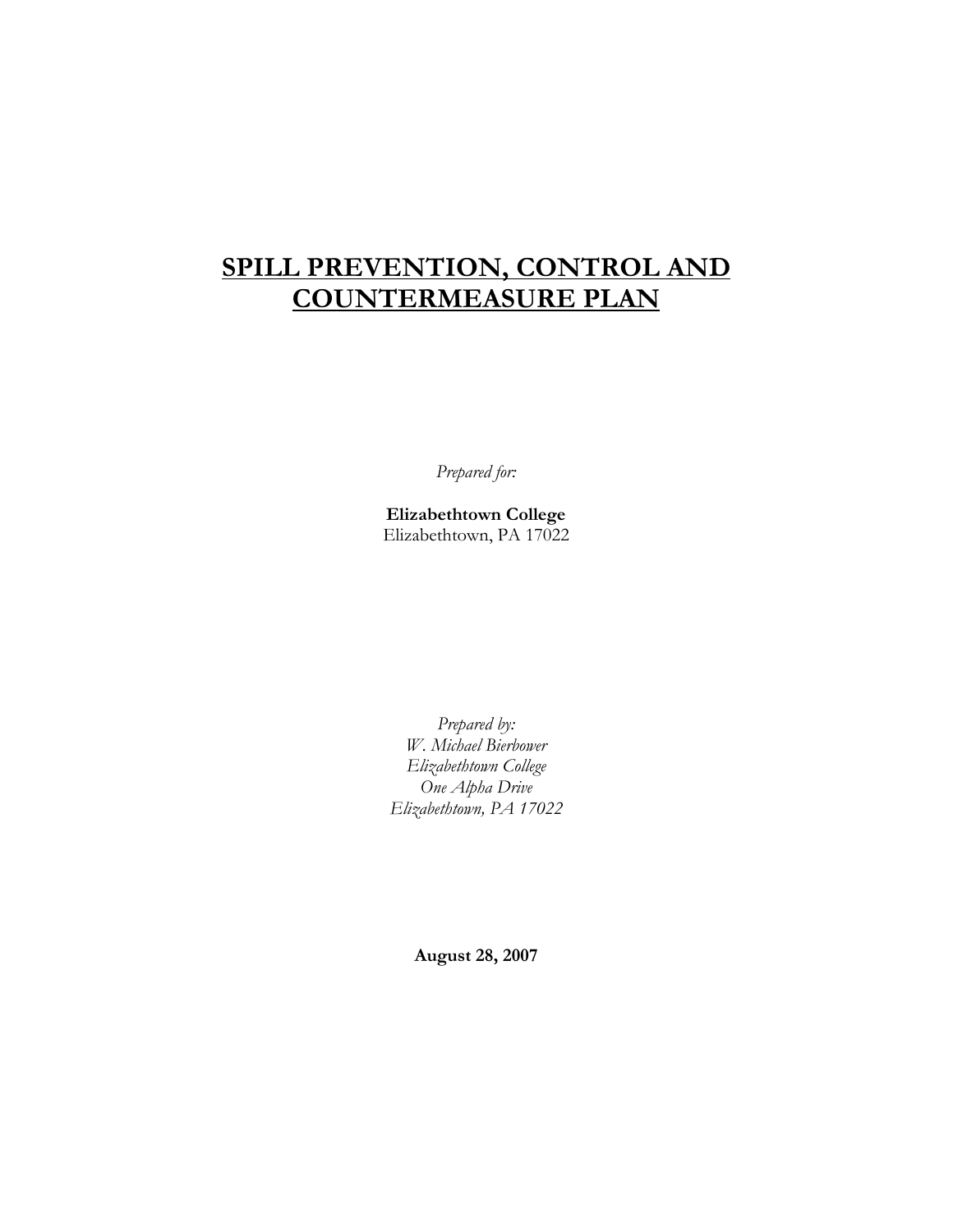## SPILL PREVENTION, CONTROL AND COUNTERMEASURE PLAN

Prepared for:

Elizabethtown College Elizabethtown, PA 17022

Professional Engineer Certification

I hereby certify that I am familiar with the site, and being familiar with the provisions of 40 CFR Part 112, I can attest that this SPCC Plan has been prepared in accordance with good engineering practices, procedures for required inspections and testing have been established, and the Plan is adequate for the facility.

Engineer: W. Michael Bierbower, P.E., CSP, CHMM

Signature:

License No. PE0Z0801E State: Pennsylvania

Date: **August 28, 2007**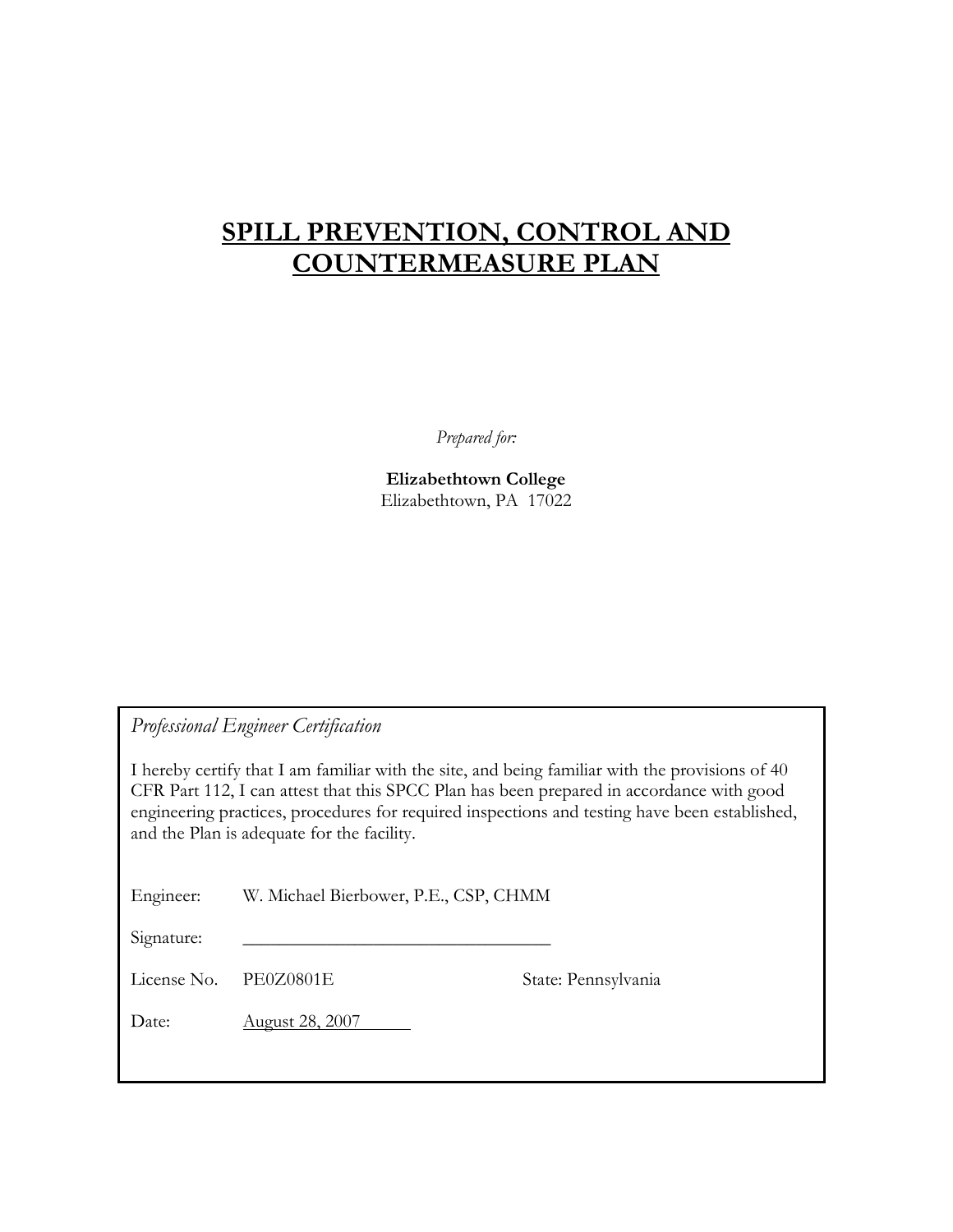### TABLE OF CONTENTS

| Section |                                                                                                                                                                                                                                                                                 | Page |
|---------|---------------------------------------------------------------------------------------------------------------------------------------------------------------------------------------------------------------------------------------------------------------------------------|------|
| 1.0     |                                                                                                                                                                                                                                                                                 |      |
| 2.0     |                                                                                                                                                                                                                                                                                 |      |
| 2.1     |                                                                                                                                                                                                                                                                                 |      |
|         |                                                                                                                                                                                                                                                                                 |      |
|         | 2.1.2                                                                                                                                                                                                                                                                           |      |
|         | 2.1.3                                                                                                                                                                                                                                                                           |      |
| 2.2     |                                                                                                                                                                                                                                                                                 |      |
| 2.3     |                                                                                                                                                                                                                                                                                 |      |
| 2.4     |                                                                                                                                                                                                                                                                                 |      |
| 2.5     |                                                                                                                                                                                                                                                                                 |      |
|         | 2.5.1                                                                                                                                                                                                                                                                           |      |
|         | 2.5.2                                                                                                                                                                                                                                                                           |      |
|         | 2.5.3                                                                                                                                                                                                                                                                           |      |
|         |                                                                                                                                                                                                                                                                                 |      |
| 2.6     |                                                                                                                                                                                                                                                                                 |      |
| 2.7     |                                                                                                                                                                                                                                                                                 |      |
|         | Organizational Structure of the Facility for Implementation 7<br>2.7.1                                                                                                                                                                                                          |      |
|         | 2.7.2                                                                                                                                                                                                                                                                           |      |
| 2.8     | Reporting Procedures and Responsibilities of the Director of Environmental Affairs                                                                                                                                                                                              |      |
| 10      |                                                                                                                                                                                                                                                                                 |      |
| 2.9     |                                                                                                                                                                                                                                                                                 |      |
|         | 2.9.1                                                                                                                                                                                                                                                                           |      |
|         | Potential for Equipment Failure/Containment and<br>2.9.2                                                                                                                                                                                                                        |      |
|         |                                                                                                                                                                                                                                                                                 |      |
| 2.10    |                                                                                                                                                                                                                                                                                 |      |
| 2.11    | Personnel, Training and Discharge Prevention Procedures 14                                                                                                                                                                                                                      |      |
|         | 2.11.1 Designated Person Responsible for Oil Spill Prevention 14                                                                                                                                                                                                                |      |
| 2.12    |                                                                                                                                                                                                                                                                                 |      |
| 2.13    | Facility Tank Car and Tank Truck Loading/Unloading Rack 14                                                                                                                                                                                                                      |      |
| 2.14    |                                                                                                                                                                                                                                                                                 |      |
| 2.15    |                                                                                                                                                                                                                                                                                 |      |
|         | Attachment 1 Facility Location Map                                                                                                                                                                                                                                              |      |
|         | Attachment 2 Facility Plot Plans and Site Sketches                                                                                                                                                                                                                              |      |
|         | Attachment 3 Oil Storage Tank Inventory                                                                                                                                                                                                                                         |      |
|         | Attachment 4 Monthly Inspection Checklists                                                                                                                                                                                                                                      |      |
|         | $\Lambda_{\text{tot}}$ 1 $\Lambda_{\text{eff}}$ $\sigma$ $\Lambda_{\text{eff}}$ $\sigma$ $\Lambda_{\text{eff}}$ $\sigma$ $\Lambda_{\text{eff}}$ $\sigma$ $\Lambda_{\text{eff}}$ $\Lambda_{\text{eff}}$ $\sigma$ $\Lambda_{\text{eff}}$ $\sigma$ $\Lambda_{\text{eff}}$ $\sigma$ |      |

#### Attachment 5 Certification of Applicability of the Substantial Harm Criteria Checklist

#### Elizabethtown College i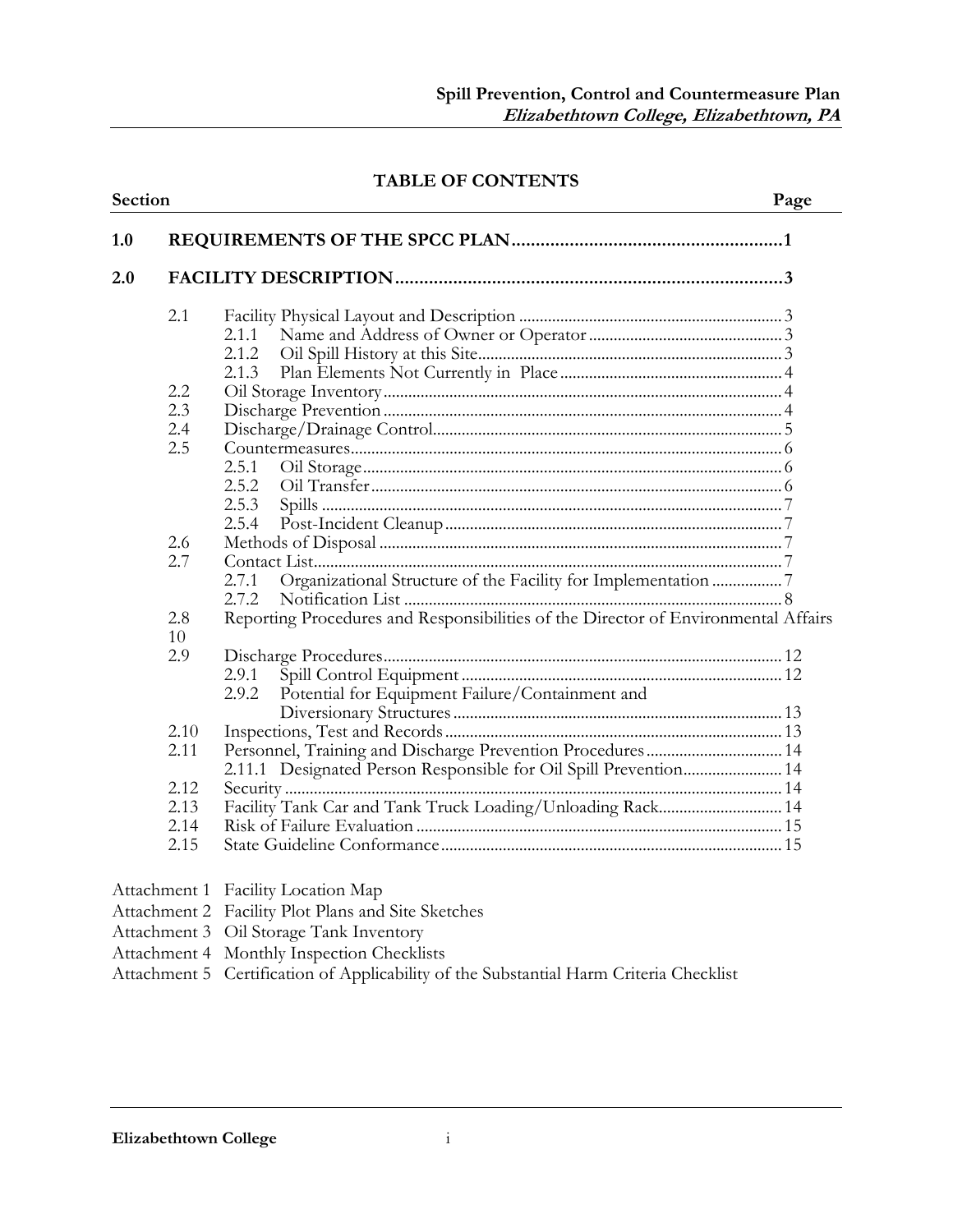## 1.0 REQUIREMENTS OF THE SPCC PLAN

This Spill Prevention, Control and Countermeasure (SPCC) Plan for Elizabethtown College has been prepared in accordance with the Code of Federal Regulations, 40 CFR Part 112. The SPCC Plan addresses storage tanks, drum storage areas, and piping and equipment that are used for oil, as defined in 40 CFR §112.2. This SPCC Plan does not address the entire inventory of products (i.e., products other than oil) that have been or are currently stored at the facility.

This Plan will be updated when any of the following occur:

- ♦ A change in facility design, construction, operation and maintenance occurs that materially affects the potential for discharge;
- ♦ Changes in site conditions occur that materially affect the content of the Plan;
- $\blacklozenge$  A spill or release occurs (>1,000 gallons single discharge or 2 discharges >42 gallons within 12 months);
- ♦ Sources covered under the Plan are added or deleted.

The changes will be made to the Plan within six months of those changes taking place. Following any technical changes, the SPCC must be reviewed and approved by a registered Professional Engineer (PE). A PE certification is not required for non-technical changes to the Plan.

If there are no changes, the SPCC should be reviewed and updated every five years.

|    | <b>Review Dates</b> | <b>Signature</b> |  |
|----|---------------------|------------------|--|
| 1. |                     |                  |  |
| 2. |                     |                  |  |
| 3. |                     |                  |  |
| 4. |                     |                  |  |
| 5. |                     |                  |  |

A complete copy of the SPCC Plan will be maintained at the facility. The SPCC Plan will also be available to the Regional Administrator for on-site review during working hours.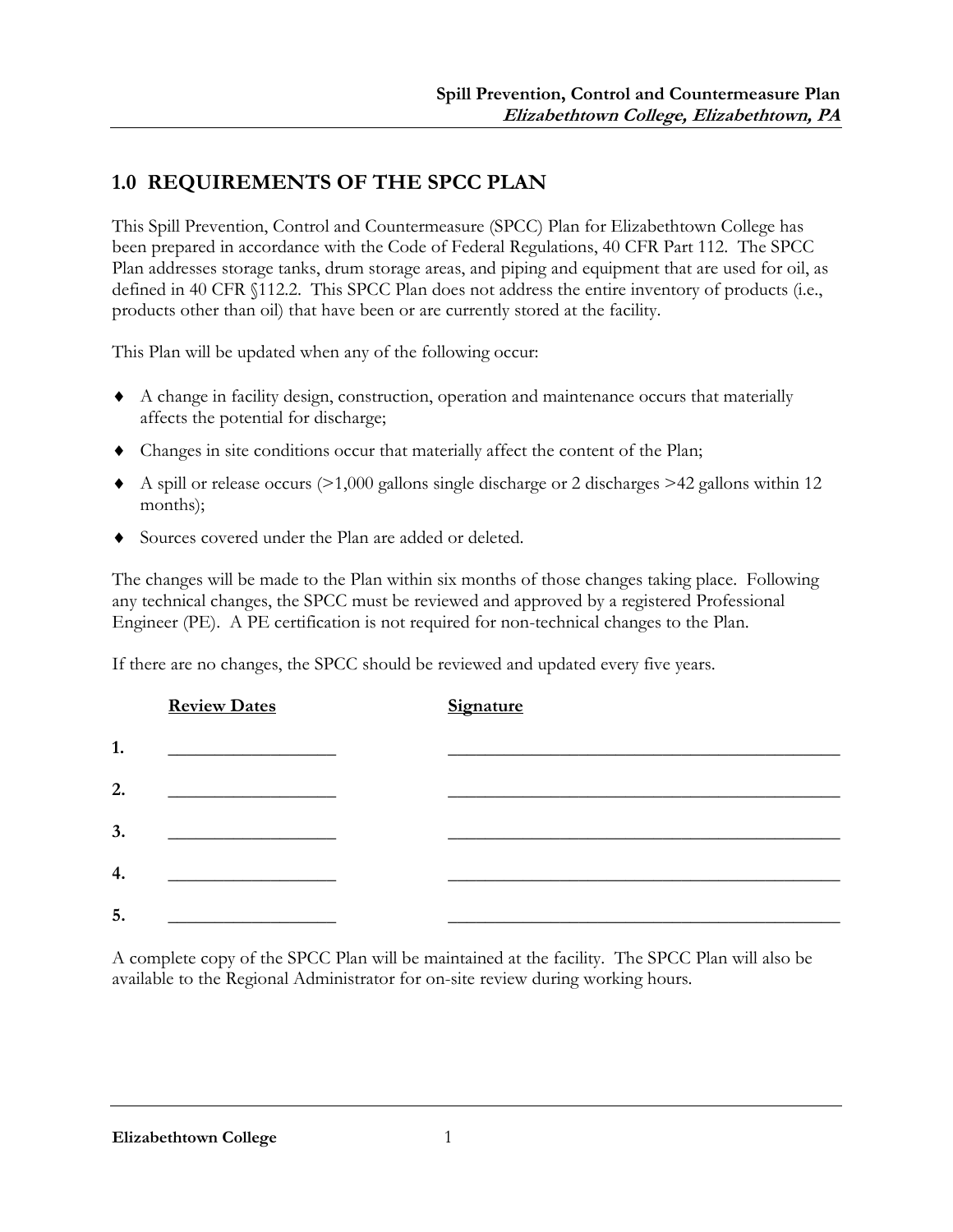## Management Approval

This Spill Prevention Control and Countermeasure Plan is approved by the management of Elizabethtown College and will be implemented as described herein.

Signature: Name: David B. Dentler

Title: VP of Administration Date: April 30, 2007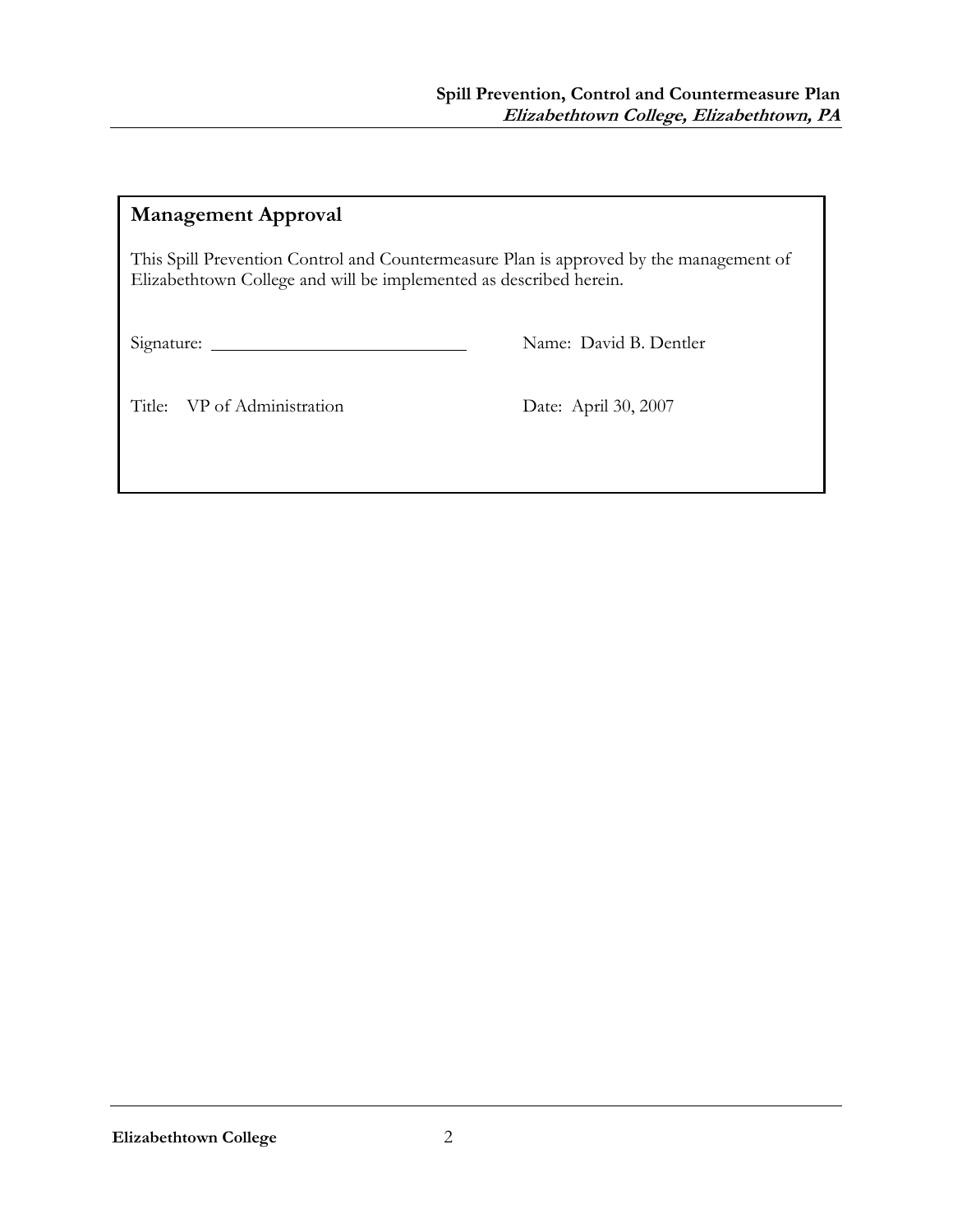## 2.0 FACILITY DESCRIPTION

## 2.1 Facility Physical Layout and Description

Elizabethtown College is located on College Avenue, Elizabethtown, PA 17022. The faculty is accessible by taking Route 743 South from Route 283. Proceed 1.5 miles on Route 743 to Route 230 (Market Street). Turn left onto Market Street. Proceed through town to College Avenue. Turn left and go 3 blocks to the Elizabethtown College.

Elizabethtown College is an educational facility that has a current enrollment of about 1,900 fulltime students. Elizabethtown College is a 139-acre campus consisting mainly of classroom buildings, administrative buildings, plant operations and residence halls. Elizabethtown College owns and operates approximately 20 buildings over the 139-acre campus.

The facility uses natural gas to heat most college buildings and electricity to heat the remainder of the buildings. Oil, stored in 275 gallon tanks, is used to heat 9 homes owned by the College. These residences are located on the perimeter of the campus. In addition, there is a 275 gallon diesel fuel tank used to service various equipment. There is a 1000 gallon gasoline UST located at the Brown Building to service the fleet and other vehicles. The College also has pad mount transformers and elevators that contain oil.

In addition to the storage tanks described above there are up to two 55 gallon drums of used motor oil and a 30 gallon used refrigerant oil drum in Founder's Hall B wing boiler room. Additionally, there is a 300 gallon tank of used vegetable oil located by the loading dock of the Student Center.

The College has two hydraulic compactors. One is located at the Dining Hall and the other at the Brown Bldg. Both have reservoirs of about 25 gallons.

The U.S. EPA identification number for Elizabethtown College is PAD887272291.

2.1.1 Name and Address of Owner or Operator

Elizabethtown College One Alpha Drive Elizabethtown, PA 17022

## 2.1.2 Oil Spill History at this Site

Elizabethtown College has been at the present location since 1900. The only oil spill of record occurred in the mid 1980s. A boiler feed line was ruptured while trenching. An unknown quantity of oil was spilled. Subsequent testing of the ground and ground water at that location revealed concentrations of petroleum related substances below the permissible levels.

Elizabethtown College 3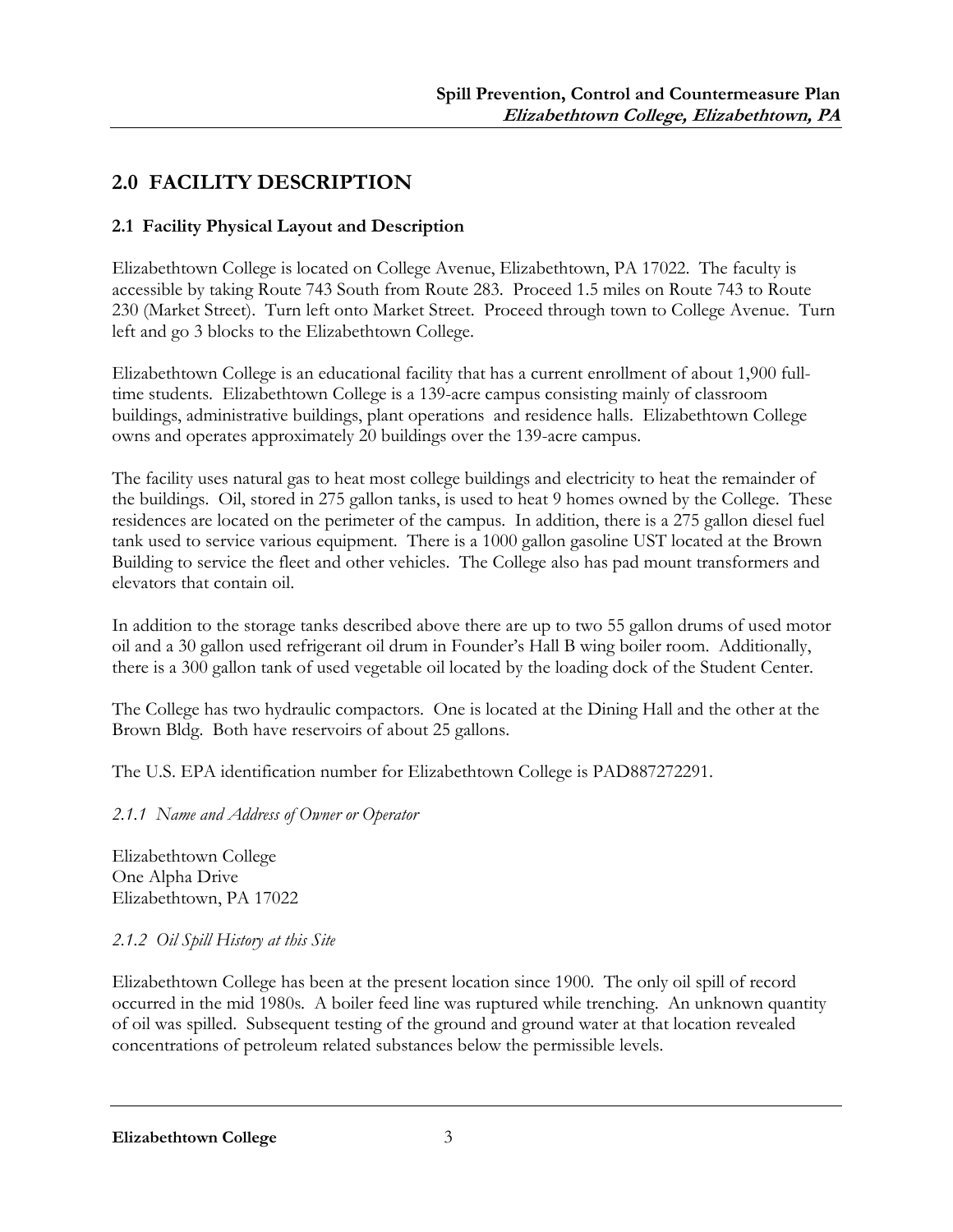## 2.1.3 Plan Elements Not Currently in Place

None; all Plan elements are currently in place.

## 2.2 Oil Storage Inventory

Attachment 2 provides the college layout and site sketches depicting the areas where the outside and inside tanks are located. Attachment 3 provides a listing of oil storage tanks, their location, materials of construction, capacities, and the primary products stored.

Generally, much of the site to the east slopes or runs to Lake Placida. Much of the western part of the site slopes towards the Dell.

## 2.3 Discharge Prevention

The only underground storage tank (UST) on the site is a 1000 gallon gasoline tank used for fueling the fleet and other vehicles. The tank is a double walled steel tank and is dip sticked manually to detect leaks. Cathodic protection is included on the piping associated with this tank. Spill and overfill protection is also provided for this process. In addition, a curb is installed along the north side of the tank filling area to prevent gasoline from entering the storm drain at that location.

The above ground storage tank (AST) used for storing vegetable oil resides in a room adjacent to the loading dock in the Student Center. There is a spill berm/containment located at the tank to protect against oil reaching any storm drains. There are also spill materials absorbents in the immediate vicinity and on the haz mat vehicle to contain spills if they do occur.

The nine 275 gallon tanks in the off site homes all sit on concrete floors. They are made of 10 and 12 gauge steel and are inspected in the fall when the heating season begins and the spring when it ends. Each tank has a 2" fill line and an inch and a quarter or an inch and a half vent line. Those that fill the tank are required to remain at the fill line until the tank is full. Drip pans have been installed under each of these tanks.

The 275 gallon diesel fuel tank is located in the Pole Barn in a containment of sufficient size to contain the contents of the tank. Material is transferred by the use of a hand pump requiring the operator to be at the location while transferring fuel. The tank truck will be pulled inside the Pole Barn while filling the tank to keep diesel fuel out of the storm drain located outside the building. Drain plugs will be used inside the Pole Barn to protect against the possibility of diesel fuel entering the storm drain.

The two compactors each have a reservoir of about 25 gallons. The hydraulic unit for the compactor at the Dining Hall is located in a diked area sufficient for it's contents. In most cases failure of these units involves the hoses and quick disconnects which reside outside the diked area. The closest storm drain is approximately 200 feet away. There will be sufficient time to respond with absorbents and containments prior to the oil reaching the storm drain.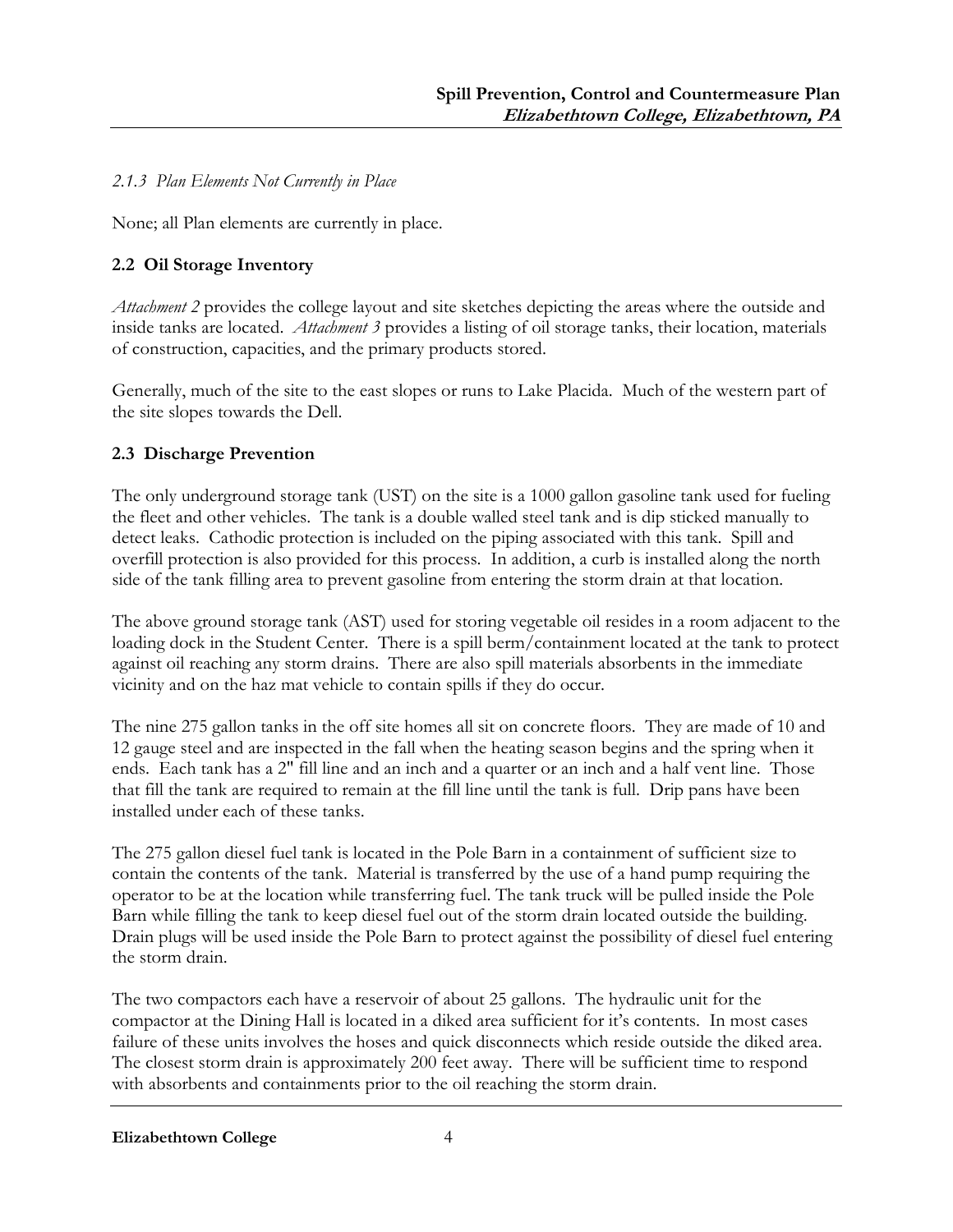There are two 55 gallon drums of used motor oil and 30 gallons of used refrigerant oil located on modular spill containment platforms located in the Brown Bldg warehouse and Founder's Hall B wing boiler room respectively

There are 19 pad mounted transformers on campus (see chart). If the transformers rupture the oil from all but three will remain in the vicinity of the transformer. There are storm drains in close proximity to the High Library and Chapel transformers. The Hackman transformer resides on a concrete pad in close proximity to a wet lands. These are storm ducts installed on the appropriate sides of these pads to prevent oil from gaining access to storm drains and wetlands. The transformers are inspected annually for, among other things, signs of leaks. Every other year samples are taken to insure the transformers are operating properly.

The College has 15 elevators containing between 50-100 gallons of oil depending on the size of the elevator and the number of floors in the building. The elevators include the following:

| Kitchen      | Hackman (North)  |
|--------------|------------------|
| Annenberg    | Hackman (South)  |
| Atrium       | Nicarry          |
| High Library | Myer Dining      |
| Zug          | SME <sub>1</sub> |
|              |                  |

The pit and seals are included in the monthly maintenance checks. Additionally, the inspectors check them semi-annually. Each elevator is pressure tested every three years for signs of leaks and failure/rupture. Hydroscopic socks are placed in each of the sump pits.

## 2.5 Countermeasures

In the event of an emergency, initial notification will be made to the Campus Security Office (1111), which is maintained on a 24-hour, 7-day basis. The Security Office will contact the Director of Facilities and the Director of Environmental Affairs. The Director of Facilities will be responsible for the following:

- ♦ Identify the problem
- ♦ Take all reasonable measures to stabilize the situation.
- ♦ Oversee follow-up activities such as treating, storing and disposing of spill residues

The Director of Environmental Affairs will be responsible for the following:

- ♦ Assessing the health and environmental hazards
- ♦ Obtaining the services of emergency responders as needed
- ♦ Making the necessary notifications to regulatory agencies
- ♦ Conducting an investigation and preparing and distributing resulting reports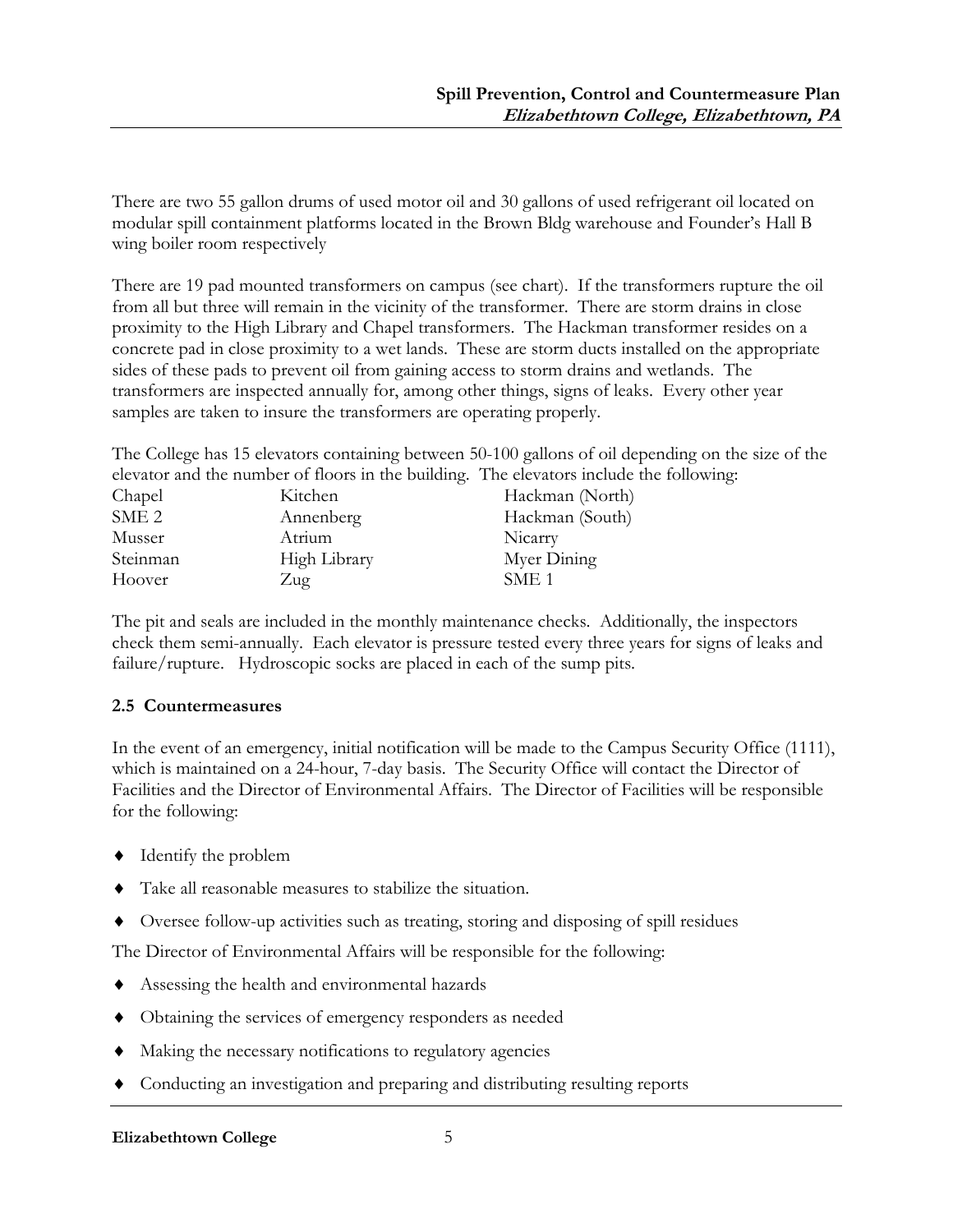### 2.5.1 Oil Storage

The storage containers used for the storage of petroleum products at the facility are constructed of material compatible with the oils being stored. Refer to Attachment 3 for a summary of the storage tanks, drum storage areas, and transformers containing oil located at the facility.

If a leak were discovered during product storage operations, actions would immediately be taken to minimize further release.

Should a spill occur which could not be easily contained, spill control and cleanup contractors would be called. Regulatory agencies would be notified of spills as appropriate.

#### 2.5.2 Oil Transfer

If a leak were discovered during product transfer operations, transfer operations would immediately stop if this action would minimize further releases. However, if a leak was discovered in a tank truck and transferring the contents to the permanent storage facilities could minimize the release, transfer operations would be expedited.

If a spill were to occur during the filling of the AST(s), booms, absorbent pads, and spill absorbent powder would be placed over and around the released material to restrict the spread of the oil. No. 2 fuel oil is not expected to flow with any appreciable speed.

Elizabethtown College does not believe that a release from oil transfer operations could be of such magnitude as not to be readily containable at the point of release.

#### 2.5.3 Spills

Methods to contain a spill include the quick construction of a barrier to keep the spill from spreading. Sorbent materials and spill kits are located in the Brown Building Warehouse, Brown Bldg haz mat vehicle, Thompson Gym Boiler Room, and the basement of Nicarry.

It is extremely important to prevent the material from flowing into streams, either directly or by storm water discharge pipes. If the spill occurs on paved areas, great effort will be made to keep it on these paved surfaces and not into storm sewers, manholes, or soils.

## 2.5.4 Post-Incident Cleanup

Cleanup procedures are to be implemented after the spill has been safely contained. The Director of Facilities has overall responsibility for these activities.

The Director of Facilities will also be responsible for follow-up activities such as treating, storing and disposing of spill residues. The Director of Environmental Affairs will be responsible for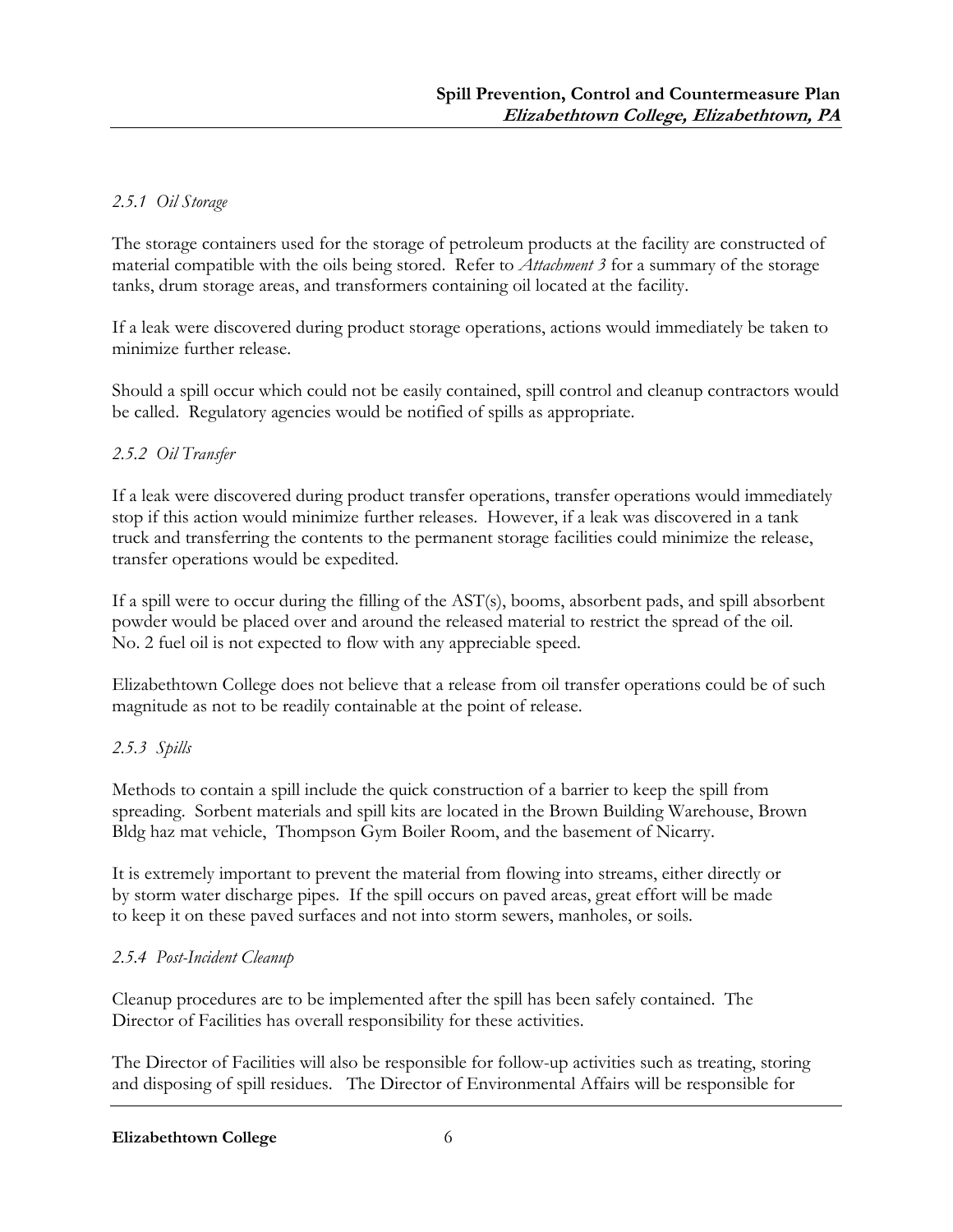preparing necessary notifications/responses to regulatory agencies. He will also be responsible for determining if a spill response contractor will be required to assist in the cleanup.

## 2.6 Methods of Disposal

Any material requiring disposal will be done in accordance with Pennsylvania State and Federal requirements.

## 2.7 Contact List

#### 2.7.1 Organizational Structure of the Facility for Implementation

The Plan will be developed and updated by the Director of Environmental Affairs in consultation with the Director of Facilities. Implementation of the Plan is the responsibility of the Director of Facilities.

The duties and responsibilities of the individuals within the organization that will implement the Plan are:

| Director of Facilities: | loe Metro                      |
|-------------------------|--------------------------------|
|                         | Phone (Work): 717-361-1437     |
|                         | Phone (Home): 717-514-9624     |
|                         | Phone (Cellular): 717-514-9624 |
|                         |                                |

Responsibilities: The Director of Facilities is responsible for:

- ♦ Management for overall implementation of the SPCC Plan.
- ♦ To ensure that all affected employees are trained in the proper handling of suspect spills or leaks and spill events, and that follow-up observations are made to document its effectiveness.
- ♦ Suggesting Plan improvements.
- ♦ To ensure effective dissemination of the elements of the SPCC Plan to his employees at the facility.
- ♦ Keeping equipment required to implement the Plan in proper working order.

```
Director of Environmental Affairs: Mike Bierbower
                                  Phone (Work): 717-361-1547 
                                  Phone (Home): 717-367-5926 
                                  Phone (Cellular): 717-468-8013
```
Responsibilities: The Director of Environmental Affairs is responsible for: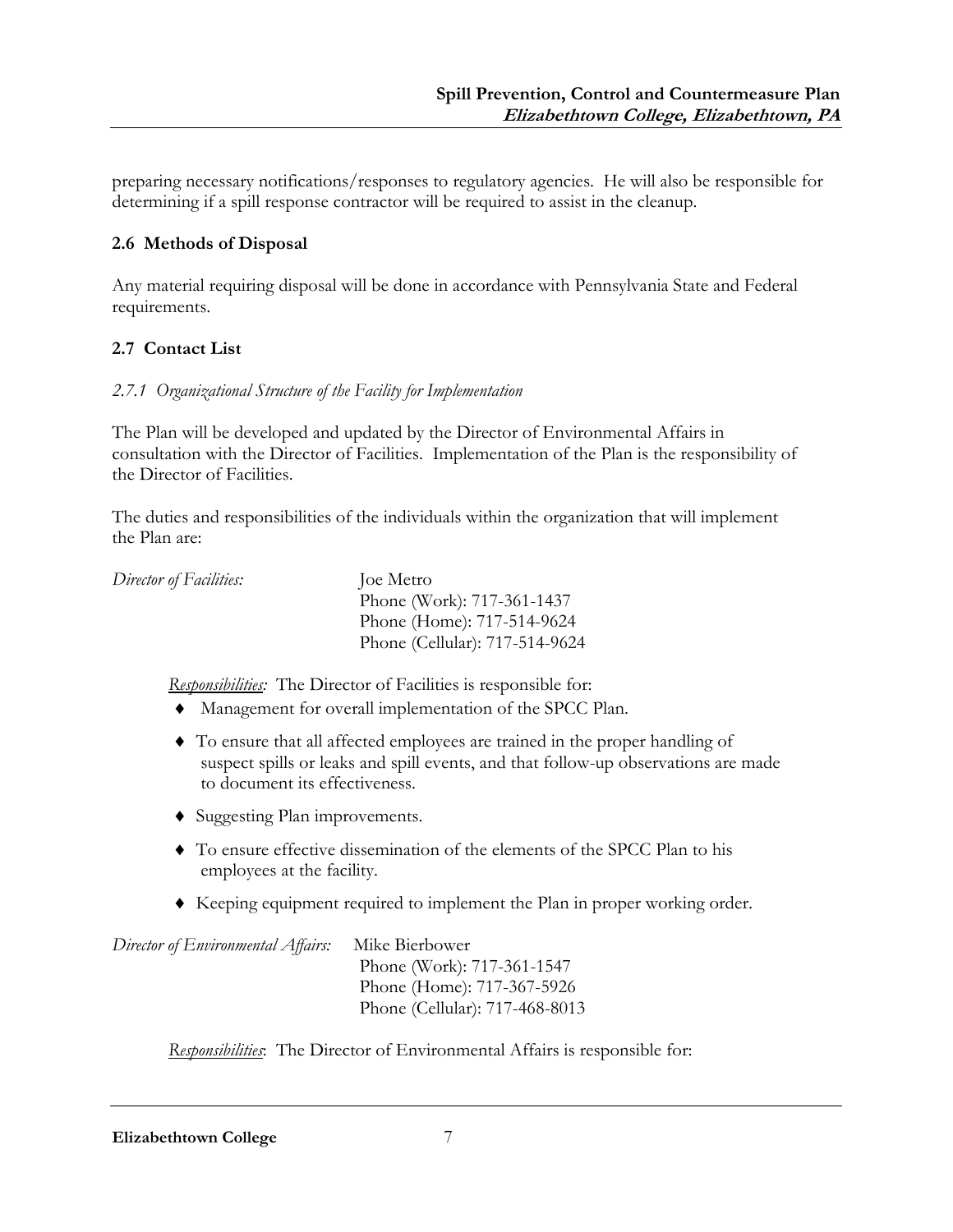- ♦ Reporting SPCC Plan implementation status and failures to the Director of Facilities.
- ♦ Establishing spill-reporting procedures.
- ♦ Annually, the Director of Environmental Affairs will also identify new potential spill sources, review past incidents and spills and countermeasures utilized, and integrate new construction changes into the SPCC Plan.
- ♦ Serve as a liaison between regulatory agencies and abatement contractors and the institution.

#### 2.7.2 Notification List

In the event of an accidental spill or release, or fire which would threaten human health or the environment, the following is a list of agencies and organizations that must be notified at the earliest possible time by the Director of Environmental Affairs, at his discretion, and based upon the nature of the incident.

Regulatory Authorities

- 1. National Response Center 800-424-8802
- 2. Lancaster County Emergency Management Committee (LC) 610-631-6530
- 3. Police/Fire/Ambulance 9-911 from campus extensions 911 from all other phones
- 4. PADEP, Central Office, Harrisburg (to be contacted if the PADEP Regional Office cannot be reached) 800-541-2050
- 5. Pennsylvania Emergency Management Agency (PEMA) 800-424-7362
- 6. PA Fish & Boat Commission, Harrisburg (to be contacted if waters of the Commonwealth are affected) 717-705-7800
- 7. PA Game Commission Southeast Region (to be contacted if State Game Lands are affected) 877-877-9470

#### Chemical Information

| 1. Chemtrec  | 2. 3E Company |
|--------------|---------------|
| 800-424-9300 | 800-451-8346  |

Elizabethtown College 8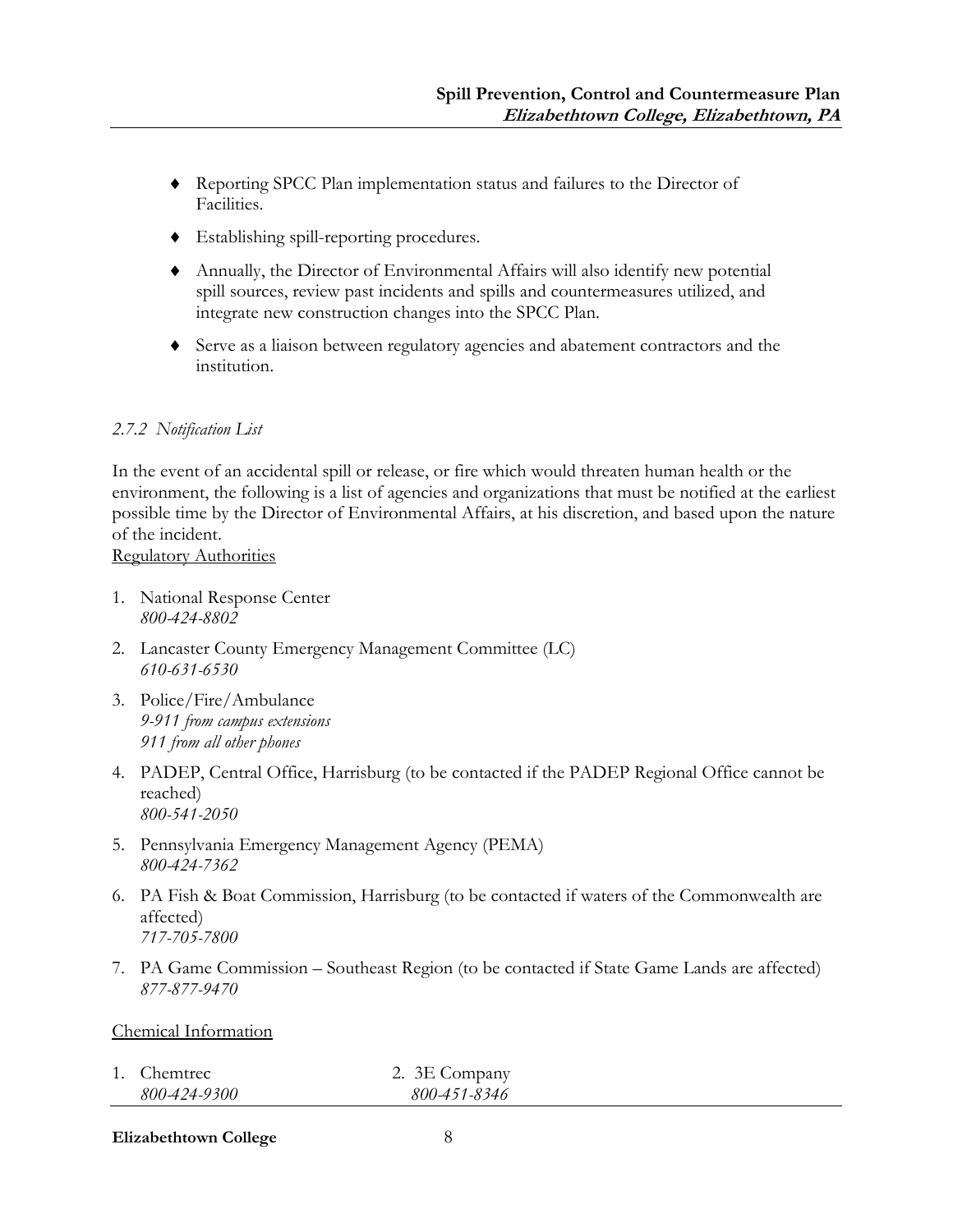#### Emergency Response Contractors

The following emergency response contractors may be contacted if the magnitude of the spill is beyond the capabilities of Elizabethtown College personnel.

- 1. Environmental Products & Services Glenn Grenoble (work) 717-564-4200 (cell) 717-554-9624 (24 hours) 800-787-7455
- 2. Bishop Associates Tom Robinson 800-966-0700

Elizabethtown College has confirmed that the telephone numbers listed in the Plan are answered 24 hours a day, 7 days a week. Elizabethtown College may obtain information from those contractors regarding rate schedules and the possibility of performing a site walkthrough to familiarize their personnel with the potential needs at the facility in the event of a catastrophic release.

## 2.8 Reporting Procedures and Responsibilities of the Director of Environmental Affairs

Whenever there is an imminent or actual emergency situation, the Director of Environmental Affairs must immediately:

- ♦ Communicate the information to the Director of Facilities.
- ♦ Request the assistance of one of the emergency response contractors if indicated.

Whenever there is a spill or discharge, the Director of Environmental Affairs must immediately identify the character, exact source, amount, and extent of emitted or discharged materials.

Concurrently, the Director of Environmental Affairs must assess possible hazards to human health or the environment that may result from the spill or discharge. This assessment must consider both direct and indirect effects.

If the Director of Environmental Affairs determines that there has been an emission, discharge, fire, or explosion that would threaten human health or the environment, he must immediately notify the applicable local authorities. The following information shall be reported: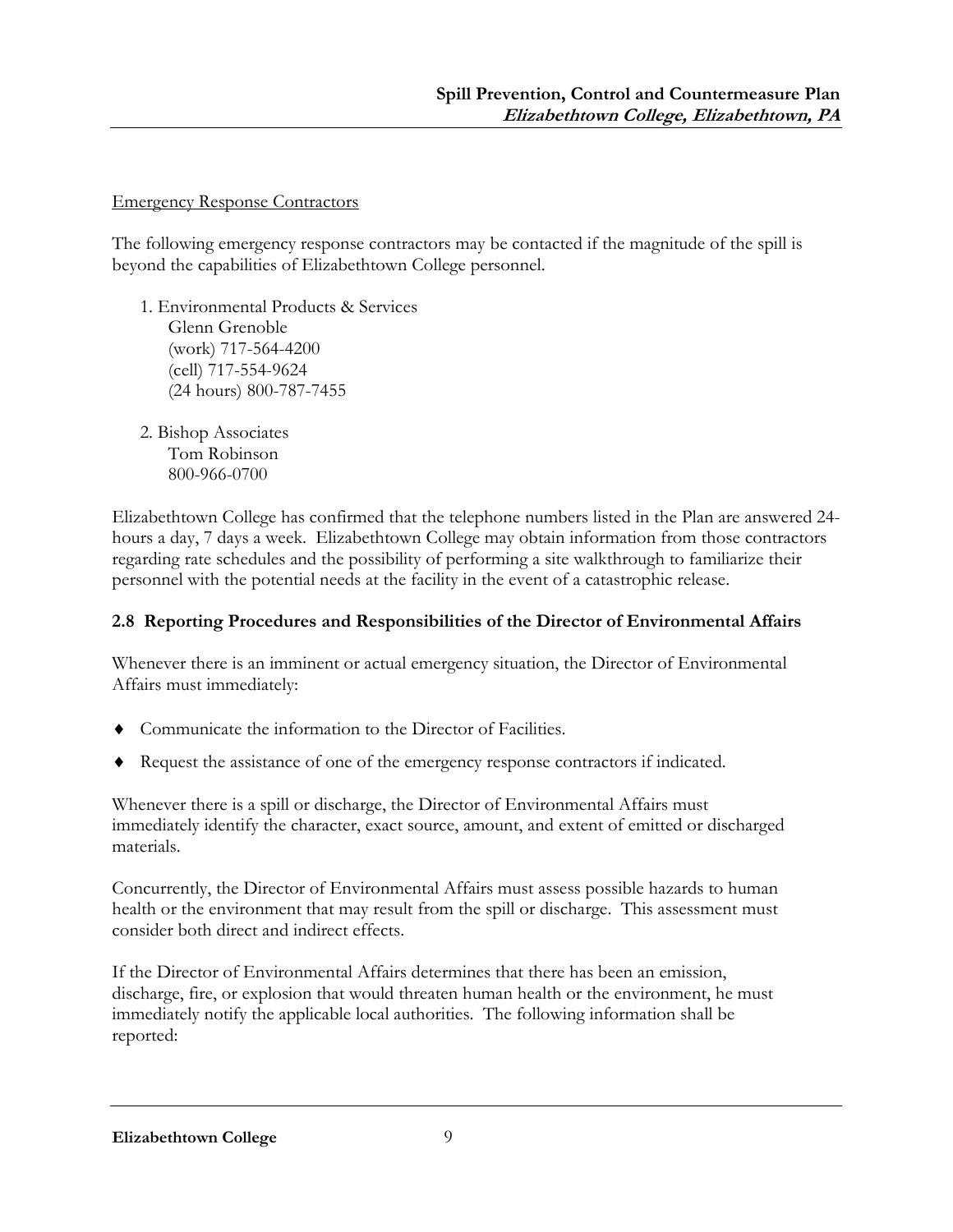- 1. Name of the person reporting the incident.
- 2. Name and location of the facility.
- 3. Phone number where the person reporting the spill can be reached.
- 4. Date, time, and location of the incident.
- 5. A brief description of the incident, nature of the materials or wastes involved, extent of any injuries, and possible hazards to human health or the environment.
- 6. The estimated quantity of the materials or wastes spilled.
- 7. The extent of contamination of land, waters, or air, if known.
- 8. Corrective action and countermeasures taken, including a description of equipment repairs and replacements.

This information must be submitted to the Regional Administrator, as well as appropriate state agencies within 60 days. This report will also include:

- 1. An adequate description of the facility, including maps, flow diagrams, and topographical maps, as necessary.
- 2. Maximum storage or handling capacity of the facility and normal daily throughput.
- 3. Additional preventative measures taken or contemplated to minimize the possibility of recurrence.
- 4. Any other information reasonably required by the Regional Administrator pertinent to the Plan or discharge.

During an emergency, the Director of Environmental Affairs must take all reasonable measures necessary to ensure that fire, explosion, emission, or discharge do not occur, reoccur, or spread to other materials or wastes at the installation. These measures shall include, where applicable, stopping processes and operations, collecting and containing released materials or wastes, and removing or isolating containers.

If the installation stops operations in response to a spill or discharge, the Director of Environmental Affairs must ensure that adequate monitoring is conducted for leaks, pressure buildup, etc., wherever this is appropriate.

Elizabethtown College 10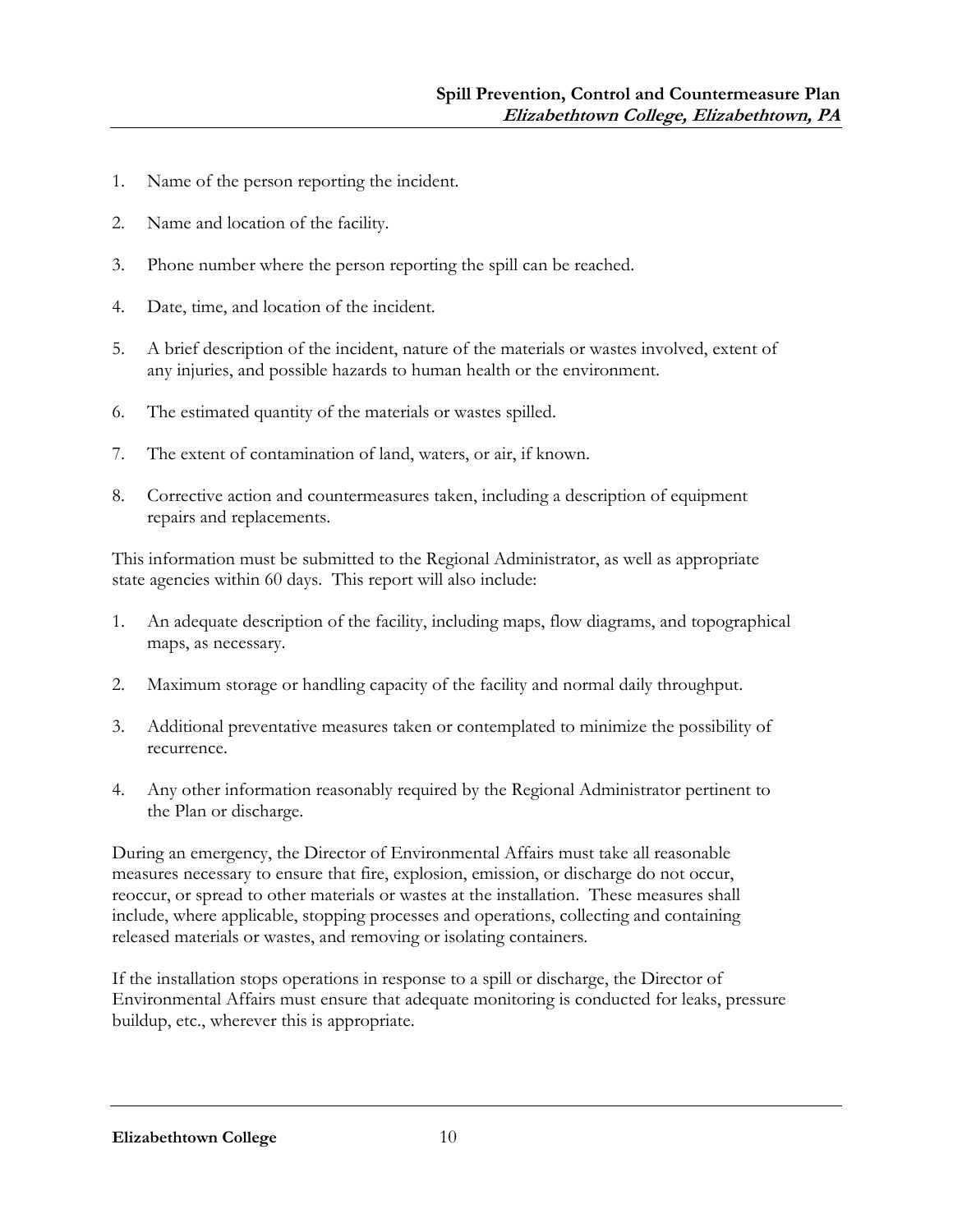Immediately after an emergency, the Director of Facilities must provide for treating, storing, or disposing of residues, contaminated soil, etc., from an emission, discharge, fire, or explosion at the facility.

The Director of Environmental Affairs must ensure that in the affected areas of the installation, no material or waste incompatible with the spilled or discharged residues is processed, stored, treated, or disposed of until cleanup procedures are completed. The Director of Facilities is also responsible to ensure that all emergency equipment listed in this SPCC Plan is clean and fit for its intended use before operations are resumed.

## 2.9 Discharge Procedures

## 2.9.1 Spill Control Equipment

The Facilities department at Elizabethtown College has equipment and materials that could be beneficially used in the event of an emergency. The equipment and material are regularly inspected and maintained to assure proper operation at all times. After a potential environmental cleanup, the equipment would be restored to original condition prior to resuming normal operations.

#### Spill Control Items

A variety of spill control items and miscellaneous tools, which could be used during a SPCC-related incident, are readily available at the College. These items can be found at the Brown Building in the warehouse and HAZMAT trailer.

- ♦ Absorbent pads and booms
- ♦ Spill absorbent granular (for absorbing petroleum spills)
- ♦ 55-gallon drums and other containers
- ♦ Brooms, shovels, buckets, gloves, and various other hand tools
- Backhoe with front end loader.

#### Fire Protection

Elizabethtown College is equipped with portable fire extinguishers located at strategic areas.

If a minor leak occurs at any of the petroleum storage/handling areas, absorbent material will be spread over the spill in sufficient quantity to completely absorb the spilled material. The saturated absorbent will be scooped up and placed in leak-proof containers and disposed of in an approved manner. Repairs, if necessary, will be made promptly.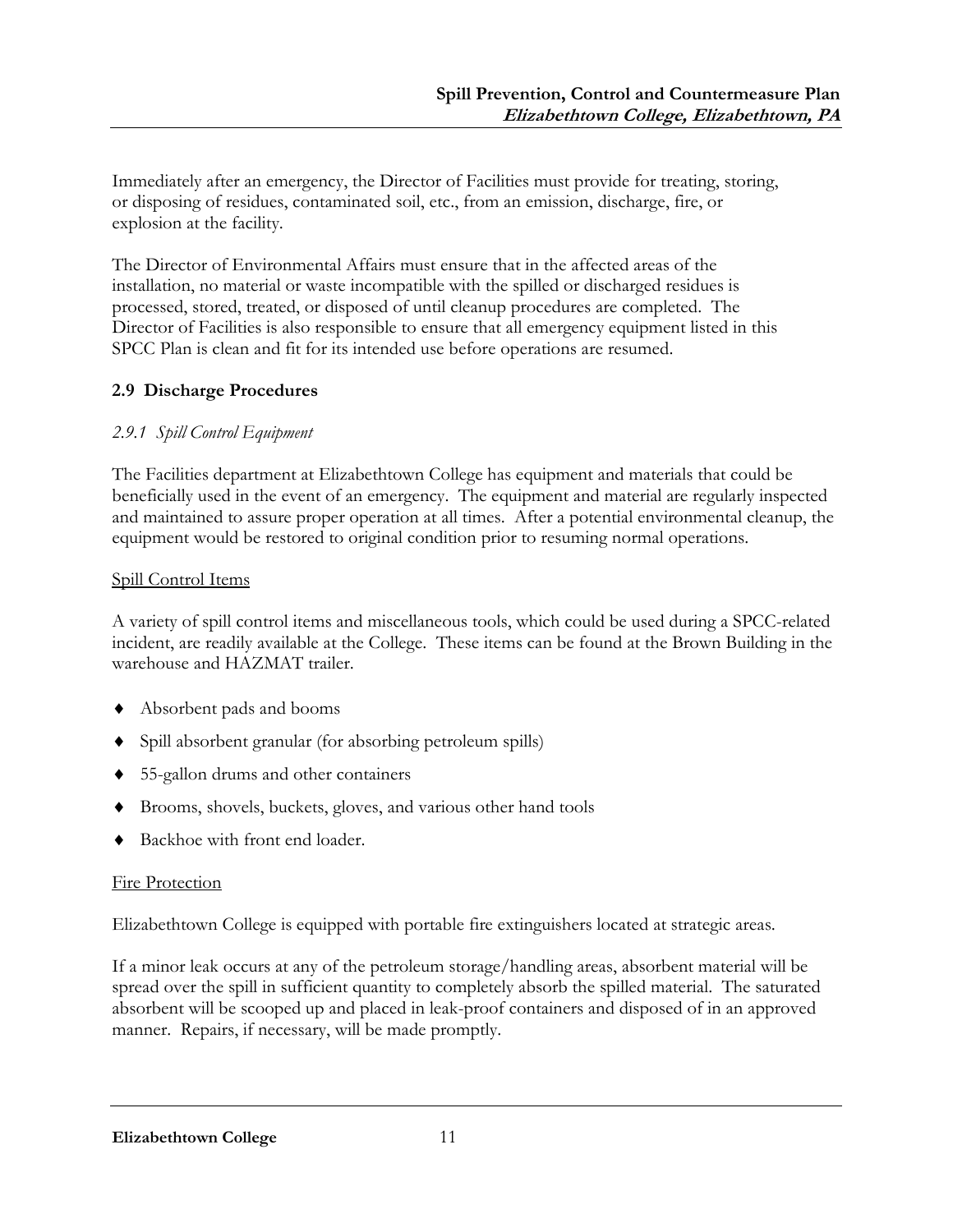Extra precautions will be taken for spills occurring during a rain event. Excessive rain may spread the spilled material over a greater area. Personnel responsible for spill cleanup operations are properly instructed in appropriate spill response procedures.

If a major oil spill occurs, facility personnel will contain the spilled material and keep it away from drainage ditches. Once adequate containment of the spill is achieved, the Director of Facilities will promptly arrange to have the oil pumped into containers or to a tank truck dispatched to the scene. After the bulk of the oil has been removed via pumping, the remaining oil will be covered with absorbent material in sufficient quantity to absorb the remaining oil. The saturated absorbent and any associated affected soil will be swept up, placed into leak-proof containers, and disposed of in a satisfactory manner.

## 2.9.2 Potential for Equipment Failure/Containment and Diversionary Structures

Potential leaks from the 1000 gallon UST would be underground or during filling operations. The tank has leak detection, and cathodic , overflow and spill protection. The cathodic protection is inspection every three years. The leak detection and overflow and spill protection is inspection whenever the State indicates. Any spill during the filling operations of the USTs would tend to remain in the fill area because of the curbing to the North.

Leaks from the heating oil ASTs in the SDLCs would be contained in the drip pans provided. Spills during filling operations would be controlled with the use of absorbent materials.

Spills from the 275 gallon AST at the POLE Barn would remain in the containment. Spills during filling would remain in the immediate area where is would be contained, controlled via drain plugs and cleanup.

Spills from the 300-gallon AST at the Dining Hall will remain in its containment. Spills during transfer of materials would be contained and controlled via the use of socks, absorbents and other spill materials located at the Dining Hall.

## 2.10 Inspections, Test and Records

A bi-annual inspection using the Aboveground Storage Tank Inspection Checklist in Attachment 4 is conducted on the ASTs to check the condition of the tanks and note any evidence of a release. The inspections are documented and maintained at Plant Operations. Deficiencies noted during the inspection are corrected as soon as possible. The cathodic protection is checked every three years on the UST. The overflow, spill and leak protection is checked at the States request. All records of inspections, changes, releases, and corrective measures will be maintained at facilities and with the SPPC Plan.

## 2.11 Personnel, Training and Discharge Prevention Procedures

Elizabethtown College 12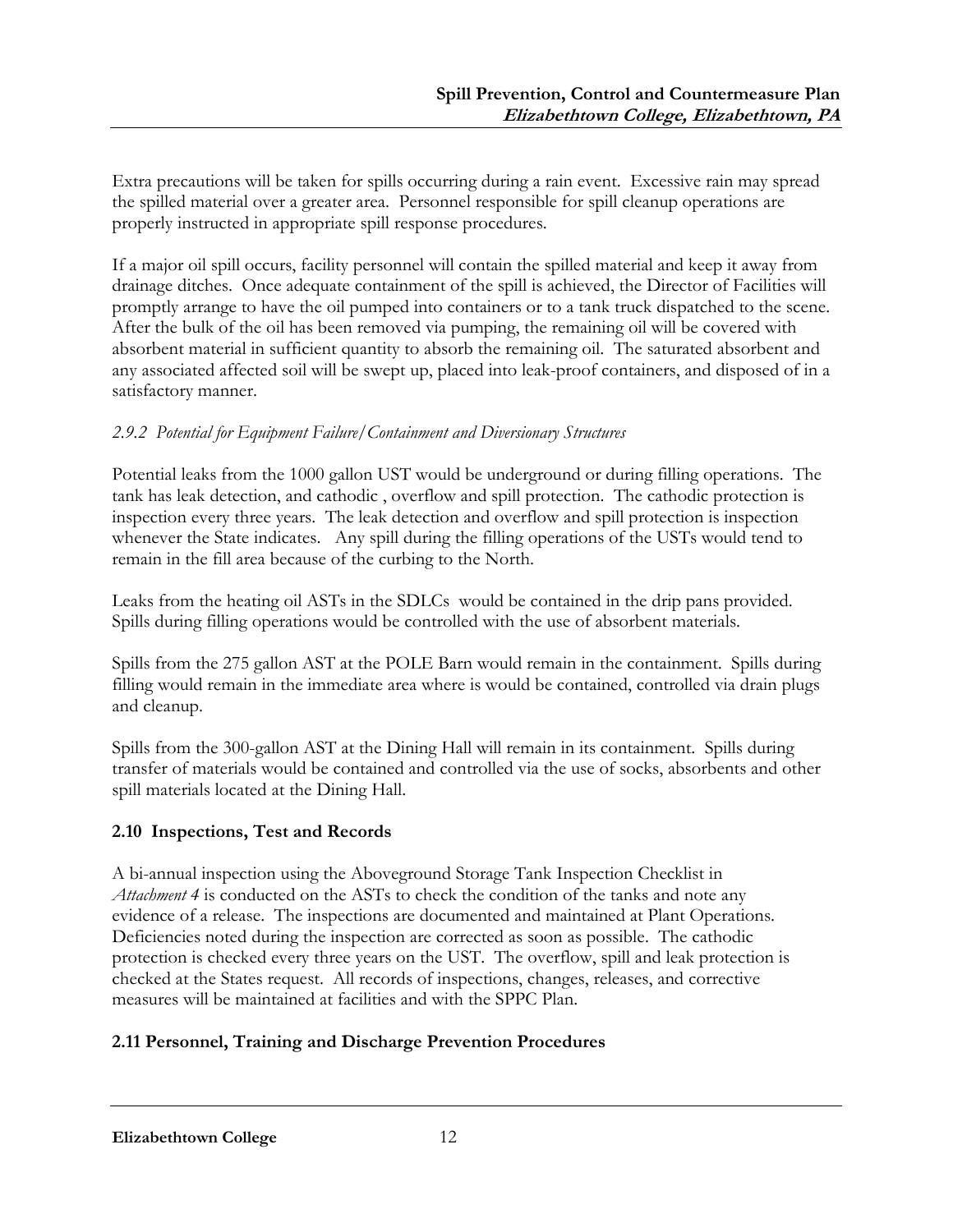Employees who are involved with handling, storage and/or cleanup of oil are trained upon initial hire and at least annually thereafter. The training will include the operation and maintenance of equipment to prevent discharges, general facility operations, review of the SPCC Plan, spill response, applicable pollution control laws and rules and regulations, as well as newly developed prevention measures and changes in the regulations as appropriate. In addition, any known discharges or failures, malfunctioning components, and any recently developed precautionary measures are addressed. Documentation of the annual training will be maintained at the Human Resource Department.

## 2.11.1 Designated Person Responsible for Oil Spill Prevention

Joe Metro Director of Facilities One Alpha Drive Elizabethtown, PA 17022

## 2.12 Security

The entire campus is under continuous 24-hour security patrol. Security is provided by Elizabethtown College's Security Office.

The loading/unloading connections of piping will be securely capped or blank-flanged when not in use. Also, liquid content should be emptied from the piping.

Facility lighting should be adequate to allow discovery of discharges during darkness and prevent acts of vandalism.

## 2.13 Tank Truck Deliveries/Loading Vegetable Oil

Product transfer operations primarily involve:

- ♦ Filling the gasoline and diesel tanks at the Brown Building and dispensing from them.
- $\blacklozenge$  Filling the fuel oil tanks at the SDLC(s) and transferring the fuel to the burners.
- ♦ Transferring the vegetable oil from the holding tank to a truck.
- ♦ Filling 55 gallon drums and loading the drums onto a truck.

Standard operating procedures for fuel deliveries by Worley and Obitz:

- Deliveries are made with tank wagons
- Drivers are instructed to set the manual brake, turn on the four ways, and use the on board wheel chocks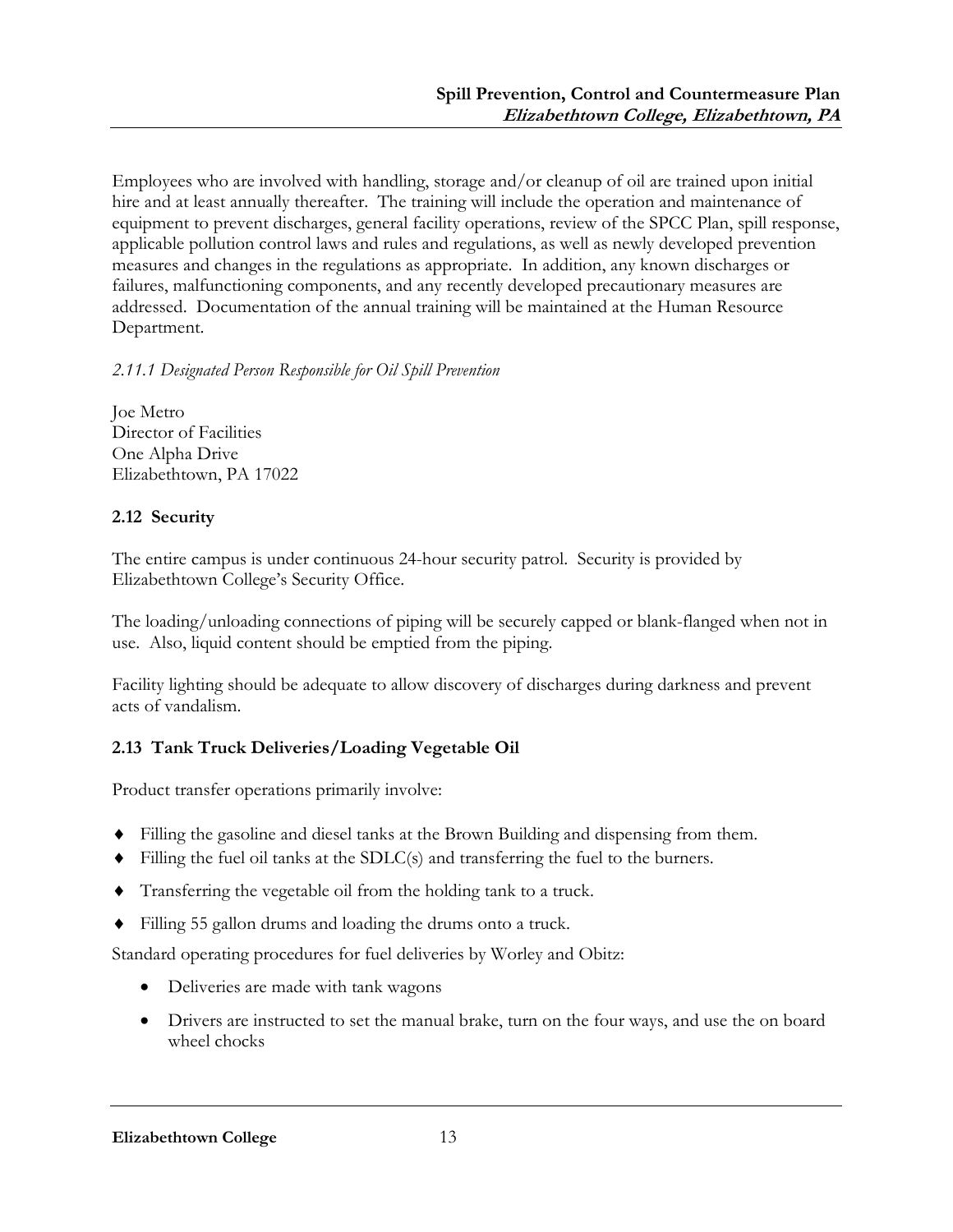- When the Power Takeoff is activated the brake will automatically set. Fuel can not be dispensed until the brake is set
- The driver must stay with the tank wagon/nozzle while fuel is being dispensed
- Overflow protection is provided in the form of a whistle which activates when the tank is 80%/90% full
- Spill kits, booms and containments are on board the tank wagons
- Drivers are trained in hazardous materials with a two year refresher
- Worley and Obitz has a spill response van in Elizabethtown in case the spill is larger than the driver can handle on site
- If the dispensing nozzle sticks open the drivers are instructed to turn off the PTO which stops the flow of fuel

Product transfer (gasoline and diesel fuel) operations are manually initiated and are performed under the observation of the operator/vehicle user. Employees are required to remain with their vehicles while fuels are being dispensed. Those that fill the fuel tanks are also required to remain with the trucks and are appropriately trained to dispense fuel.

Prior to commencement of filling operations at the 275 gallon heating oil tanks, the truck driver will ensure that there is sufficient capacity for the volume of fuel ordered. It is the responsibility of driver to observe the filling operations and ensure that the tanks are not overfilled and that no spills occur during the filling operation. Their duties include monitoring the levels of the vessels being filled and ceasing the flow of product once a vessel level reaches high level. Also, spill control tools/materials are kept ready to contain any spill. Upon completion of the filling operation, the unloading area is visually inspected for leaks.

All hoses used for product transfer operations are visually checked prior to use. Any hose that appears damaged is not used. All hose connections to fixed piping and to delivery vehicles are inspected prior to initiating the flow of product and during product transfer operations.

Any unusual tank operating conditions are considered reportable conditions to the Director of Environmental Affairs. These conditions include the presence of water in fuel or other conditions that may be indicative of a leak condition. All suspected leaks are promptly evaluated.

## 2.14 Risk of Failure Evaluation

Elizabethtown College currently does not have any field-constructed aboveground containers. However, if they ever do, an evaluation for field-constructed aboveground containers undergoing repair, alteration, reconstruction, or change in service that might affect the risk of a discharge or failure due to fracture or other catastrophe is required. It also requires such evaluation when there has actually been a discharge or failure due to the brittle fracture or other catastrophe.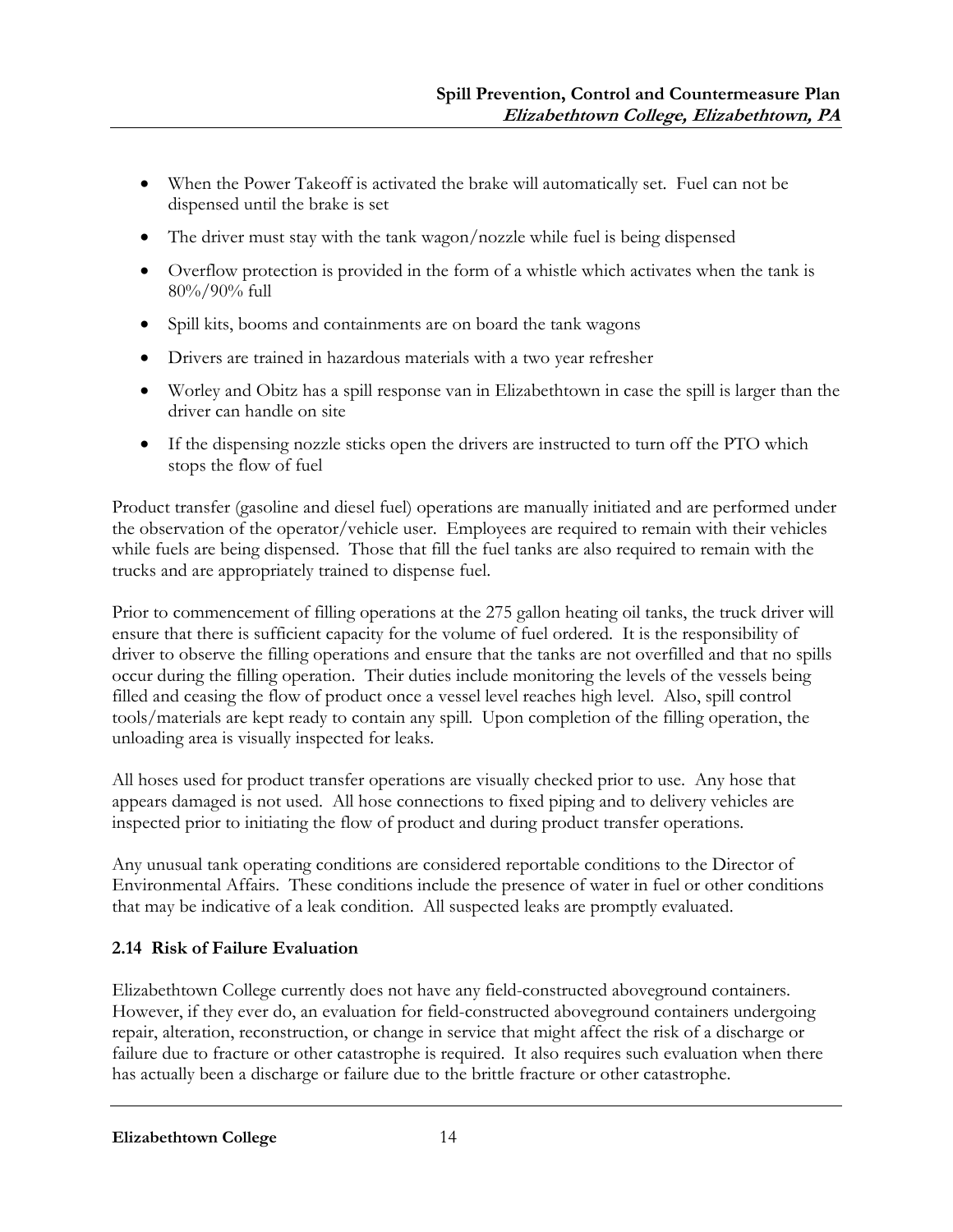Aboveground containers (except for typical in-home heating oil tanks) are required to be tested for integrity on a regular schedule and when material repairs are done (usually once every 10-years or per the tank's manufacturer's recommendation). A visual inspection will be combined with another testing technique, such as hydrostatic, radiographic, ultrasonic, acoustic emissions, or other system of non-destructive shell testing. Comparison records will be kept and include tank supports and foundations in these inspections.

Any buried piping that is installed or replaced will have protective wrapping, coating, and cathodic protection, or otherwise satisfy the corrosion protection provisions for piping in 40 CFR Part 280.

#### 2.15 State Guideline Conformance

This Plan meets Pennsylvania State requirements.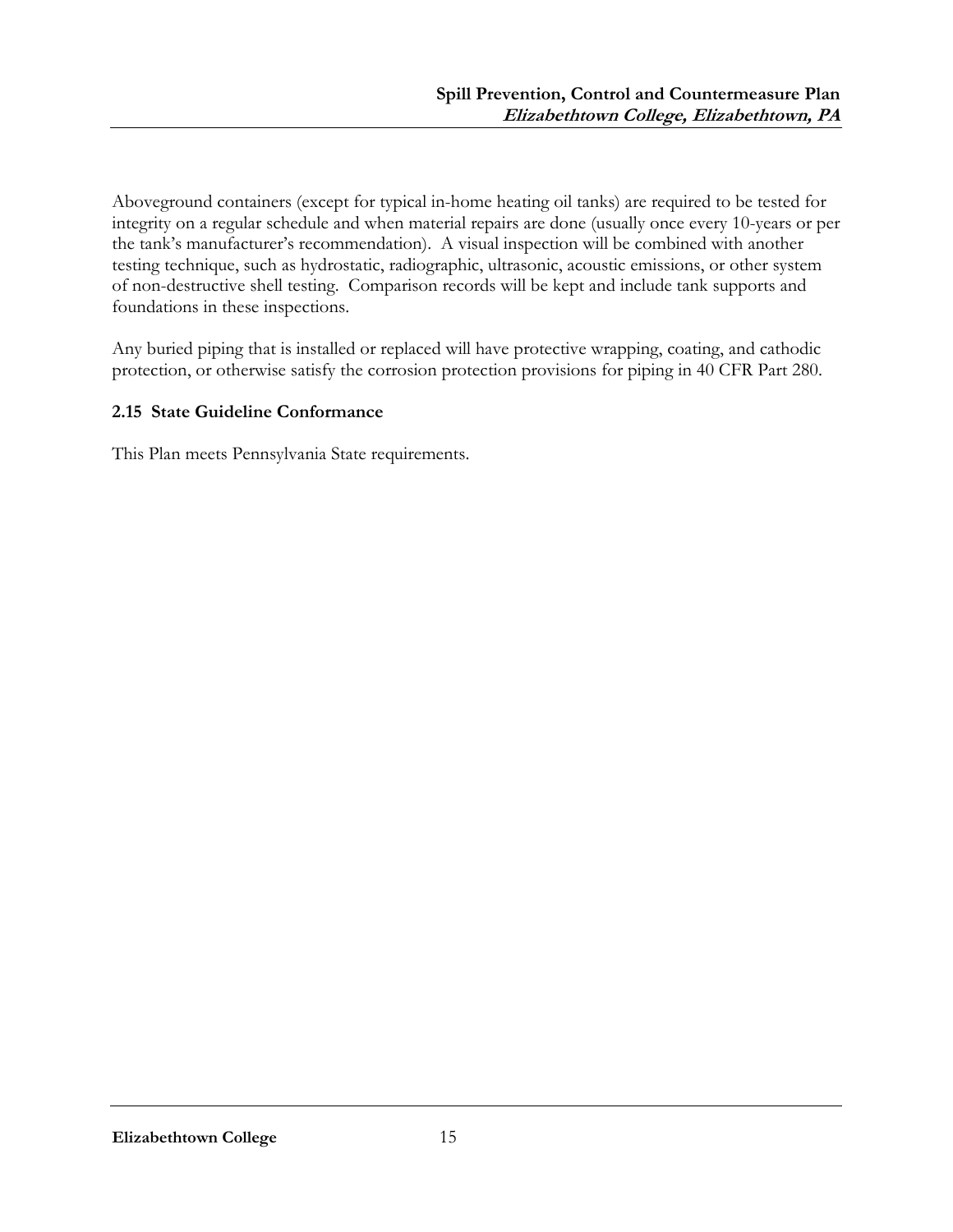## Facility Location Map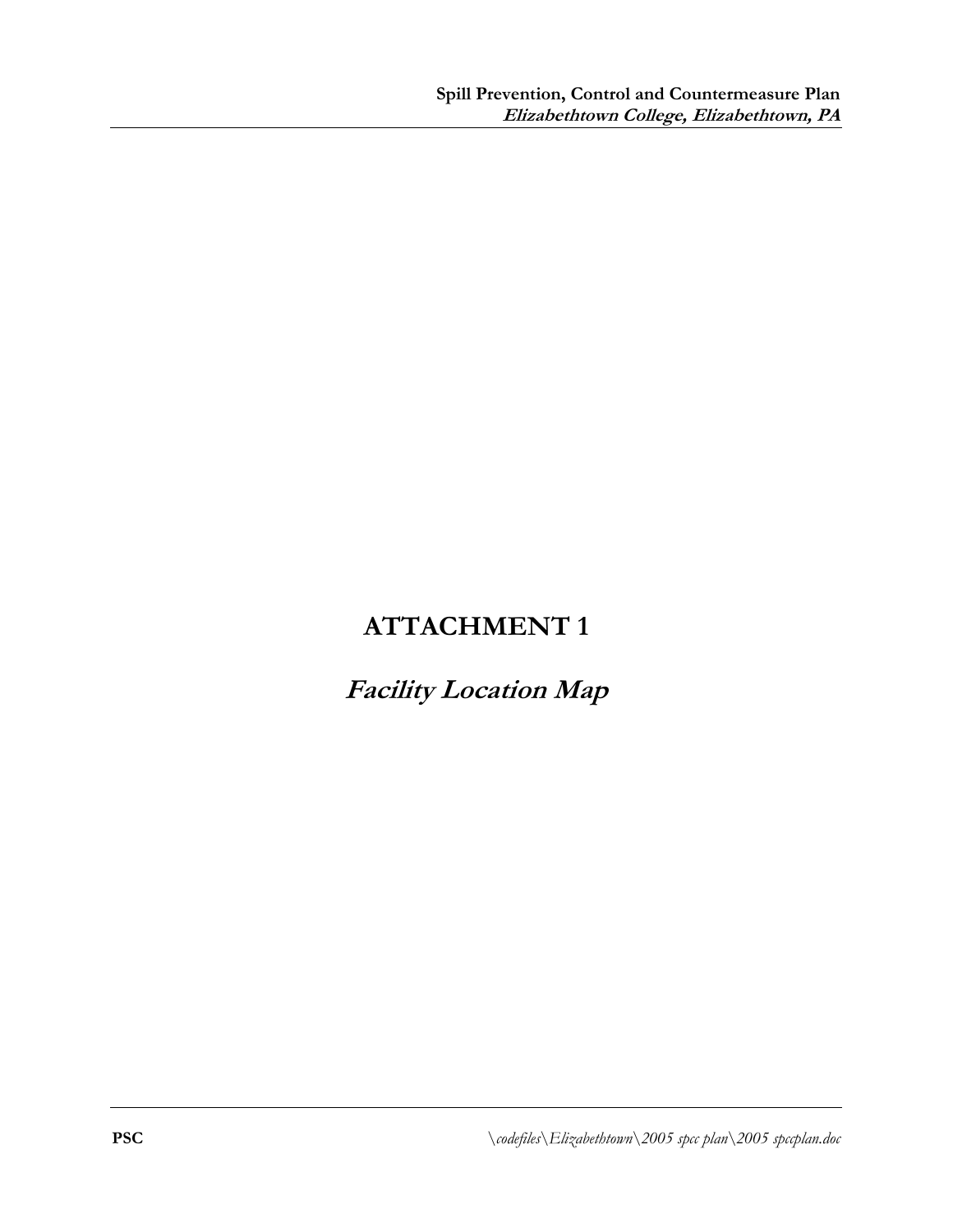## Facility Plot Plans and Site Sketches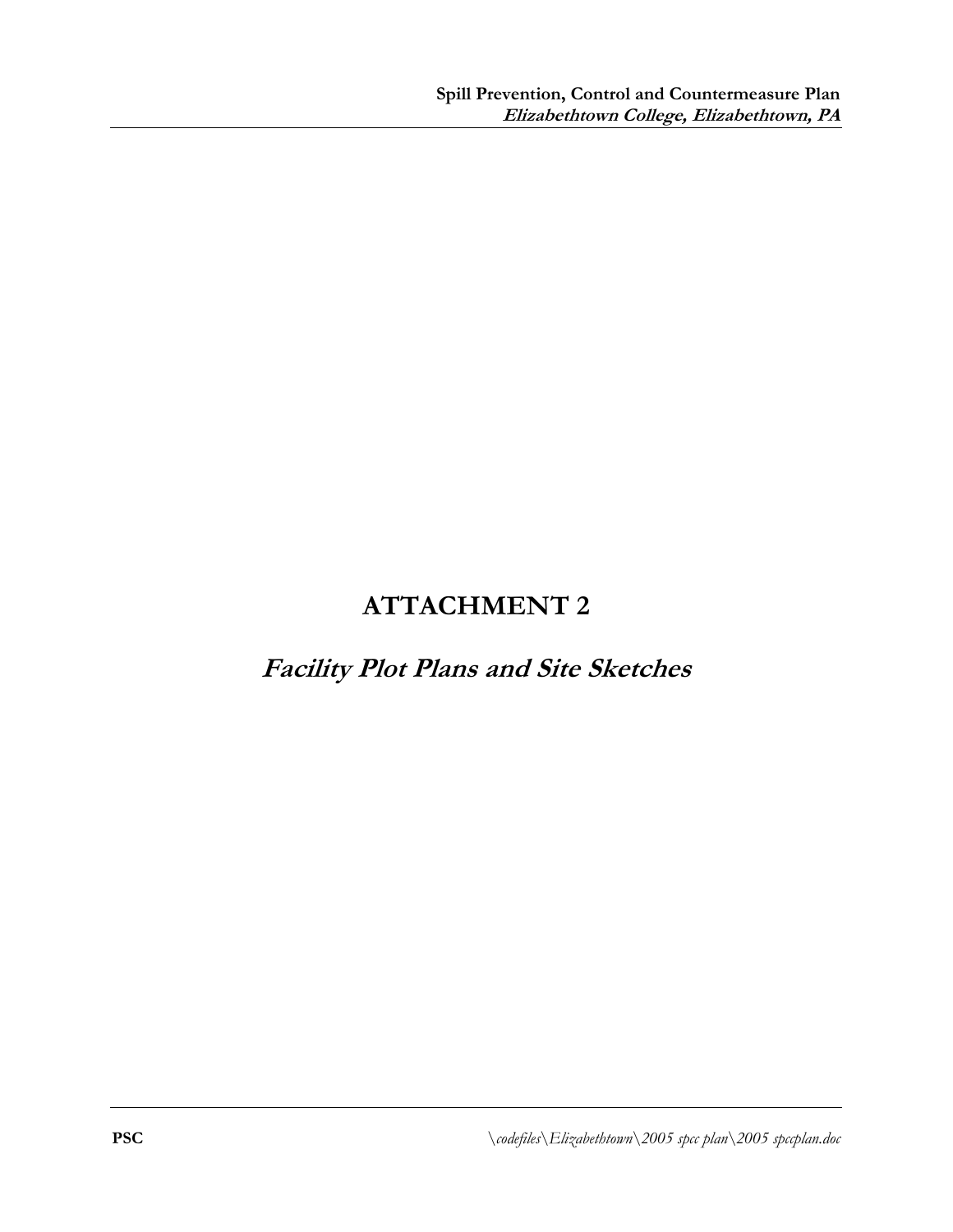# Oil Storage Tank Inventory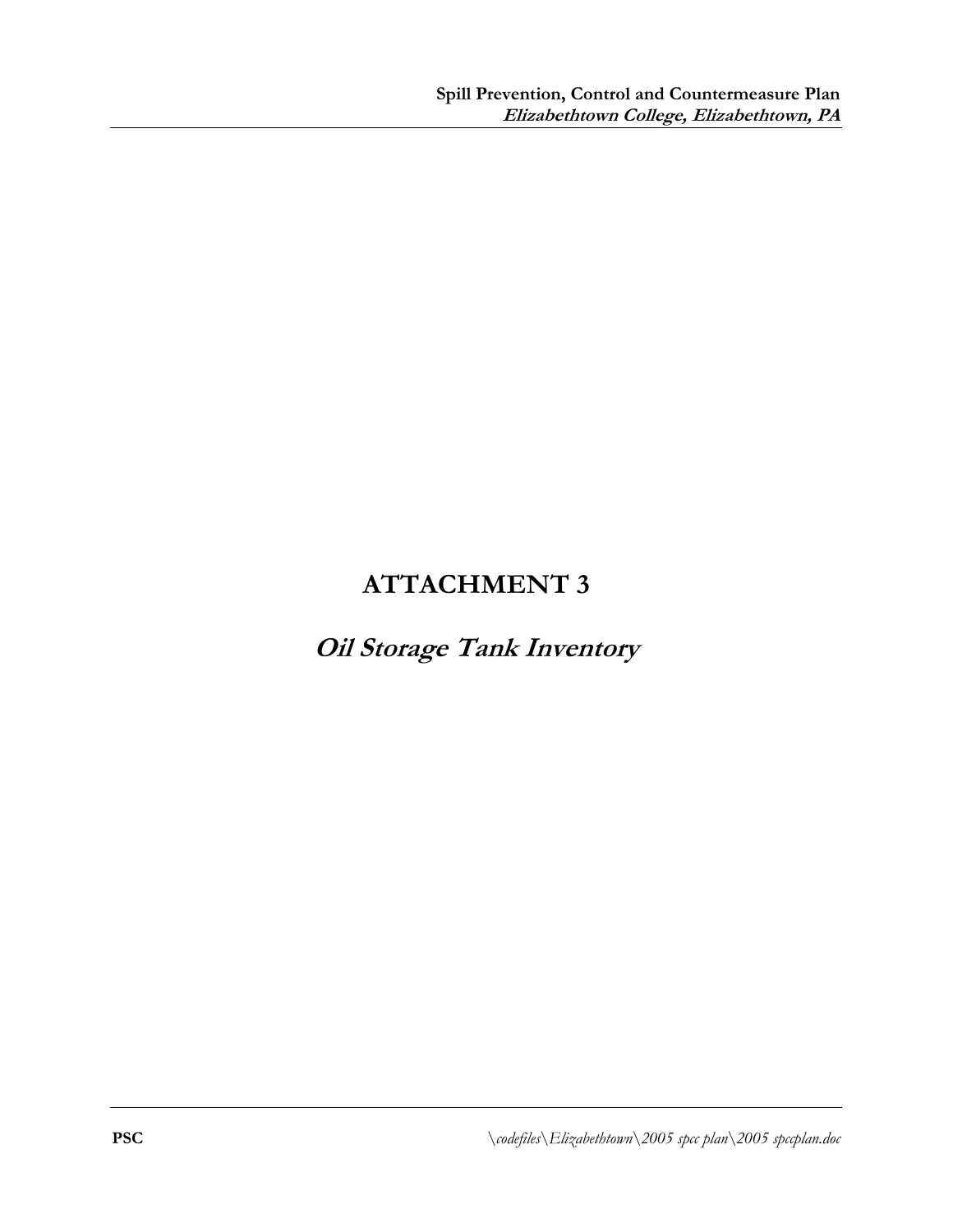| ID             | Location                                    | # of Tanks     | <b>SDLCs</b>          | Capacity<br>(gallons) | Material of<br>Construction | Containment<br>Protection      |
|----------------|---------------------------------------------|----------------|-----------------------|-----------------------|-----------------------------|--------------------------------|
| $\overline{Y}$ | Myer House<br>909 College Ave               | $\mathbf{1}$   | Heating &<br>$O_{11}$ | 275                   | Steel                       | Concrete & Drain<br>Protection |
| $\overline{Z}$ | Weaver House<br>915 College Ave             | $\mathbf{1}$   | Heating &<br>Oil      | 275                   | Steel                       | Concrete & Drain<br>Protection |
| AA             | Rose Garden<br>346 Orange St                | $\mathbf{1}$   | Heating &<br>Oil      | 275                   | Steel                       | Concrete & Drain<br>Protection |
| BB             | Sauder House<br>520 Mt Joy St               | $\mathbf{1}$   | Heating &<br>Oil      | 275                   | Steel                       | Concrete & Drain<br>Protection |
| CC             | Hackman House<br>275 Mt Joy St              | $\mathbf{1}$   | Heating &<br>Oil      | 275                   | Steel                       | Concrete & Drain<br>Protection |
| DD             | White House<br>540 Mt Joy St                | $\mathbf{1}$   | Heating &<br>Oil      | 275                   | Steel                       | Concrete & Drain<br>Protection |
| EE             | <b>International House</b><br>604 Mt Joy St | $\mathbf{1}$   | Heating &<br>Oil      | 275                   | Steel                       | Concrete & Drain<br>Protection |
| $\rm FF$       | Maple House<br>435/437 Mt Joy St            | $\overline{2}$ | Heating &<br>Oil      | 275                   | Steel                       | Concrete & Drain<br>Protection |
| GG             | Stambaugh House<br>831 College Ave          | $\mathbf{1}$   | Heating &<br>Oil      | 275                   | Steel                       | Concrete & Drain<br>Protection |

## Oil Storage Tank Inventory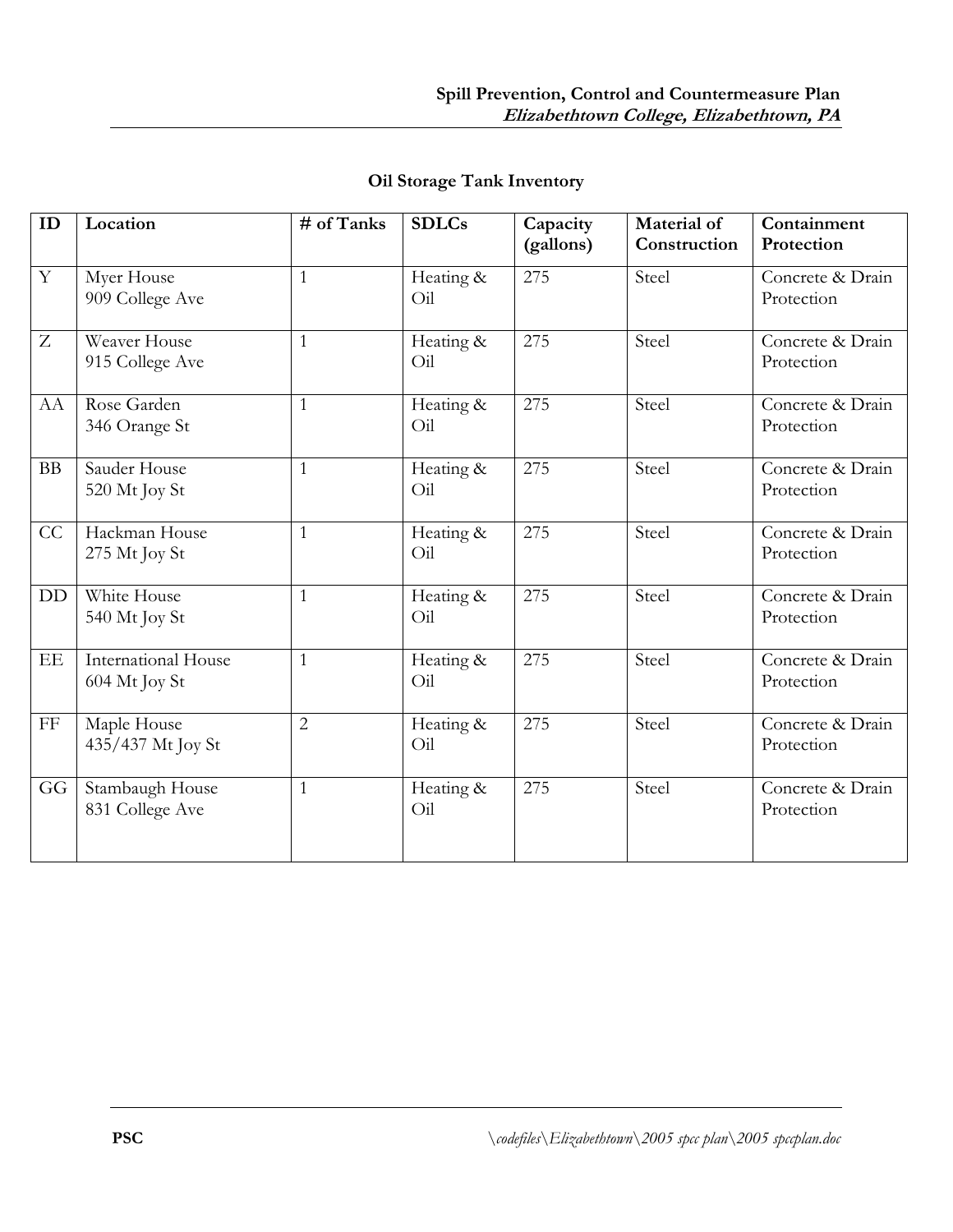| <b>Miscellaneous Storage Tanks</b> |  |  |
|------------------------------------|--|--|
|------------------------------------|--|--|

| ID            | Location        | $#$ of Tanks | <b>SDLCs</b>          | Capacity<br>(gallons) | Material of<br>Construction | Containment<br>Protection |
|---------------|-----------------|--------------|-----------------------|-----------------------|-----------------------------|---------------------------|
| A             | Dining Hall     |              | Used<br>Vegetable Oil | 300                   | <b>Stainless Steel</b>      | Concrete                  |
| B             | Pole Barn       |              | Diesel Fuel           | 27                    | Steel                       | Concrete                  |
| $\mathcal{C}$ | Brown Warehouse | 3            | Used Oil              | 55 gallon drums       | Steel                       | Concrete                  |
| D             | Brown Building  | 1            | Gasoline              | 1000 gallon           | Steel                       | Double Shell              |

## **Compactors**

| ID | Location       | Type                   | Reservoir  |
|----|----------------|------------------------|------------|
| Ε  | Brown Building | Accurate Model 345     | 25 gallons |
| F  | Dining Hall    | Marathon Model RI2505C | 25 gallons |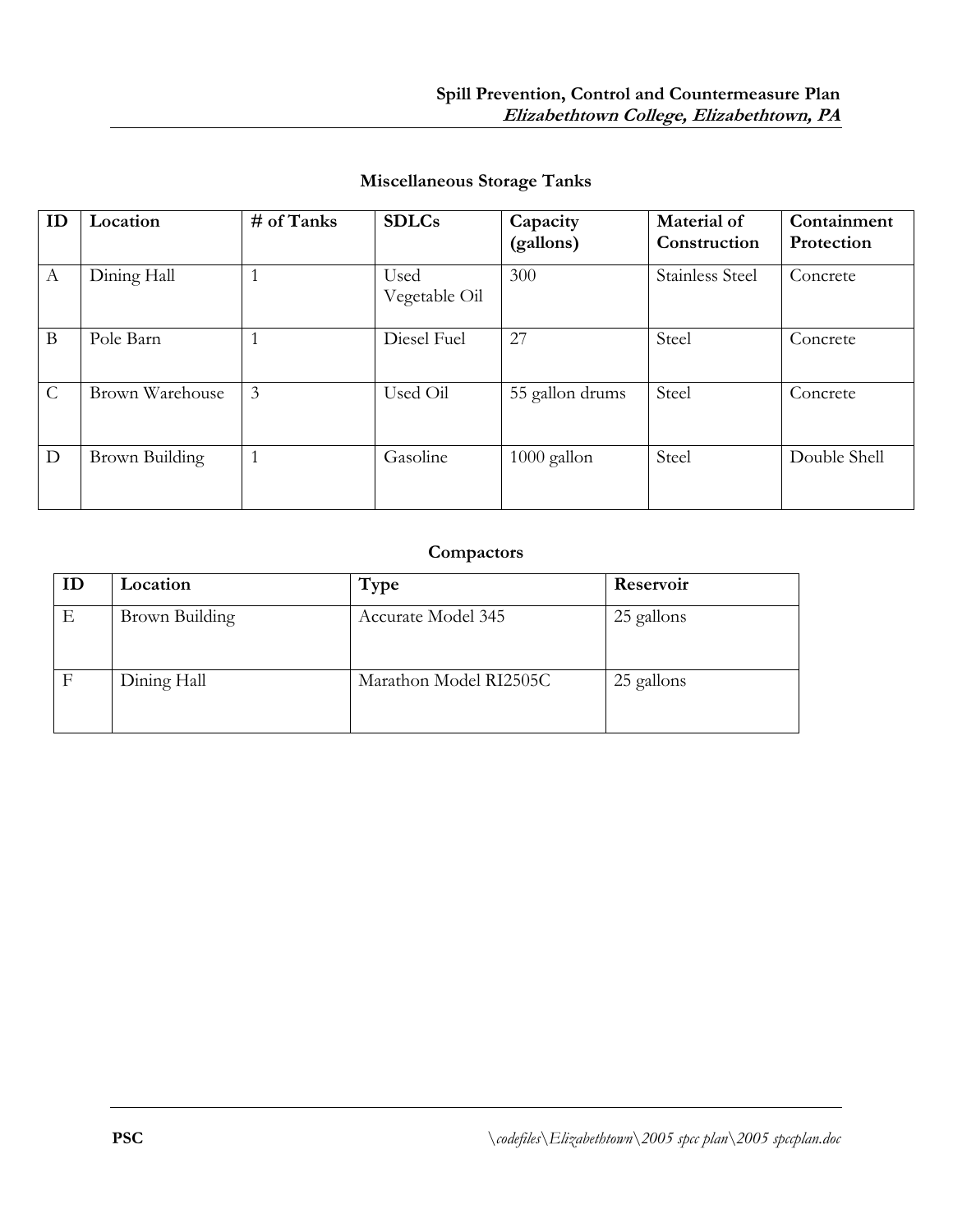## Location of Oil Filled Transformers

| ID                    | Location                | <b>KVA</b> | Oil Capacity | Exposure                |
|-----------------------|-------------------------|------------|--------------|-------------------------|
|                       |                         |            | (gallons)    |                         |
| G                     | Young Center            | 167        | $~1$ $~50$   | Lawn, flower bed        |
| H                     | Chapel                  | 500        | 150          | Lawn, drain             |
| $\mathbf I$           | Esbenshade (Old)        | 300        | 122          | Lawn, curb              |
| J                     | Musser                  | 1500       | 525          | Lawn                    |
| ${\bf K}$             | Nicarry/Steinman        | 1500       | 414          | Lawn/bushes             |
| $\mathbf{L}$          | Wenger                  | 300        | 245          | Lawn                    |
| $\mathbf M$           | Schlosser               | 300        | ~200         | Concrete/drain          |
| ${\bf N}$             | Zug                     |            | $\sim\!150$  | None                    |
| $\bigcirc$            | High Library            | 1500       | 395          | Lawn/drain              |
| $\mathbf{p}$          | Alpha Hall              | 225        | 94           | Lawn/drain              |
| Q                     | Thompson/Student Center | 1500       | 375          | Vault                   |
| $\mathbf R$           | <b>Brossman Commons</b> | 500        | 145          | To rocks along building |
| S                     | Ober                    | 300        | 245          | Lawn                    |
| $\mathbf T$           | Brinser                 | 500        | 299          | Concrete/lawn           |
| U                     | Founders A/C            | 750        | 370          | Lawn                    |
| $\overline{\text{V}}$ | Founders B/D            | 750        | 370          | Lawn                    |
| W                     | Hackman N&S             | 500        | 299          | Vault/wet lands         |
| $\mathbf X$           | Athletic Fields         |            | ~100         | Vault                   |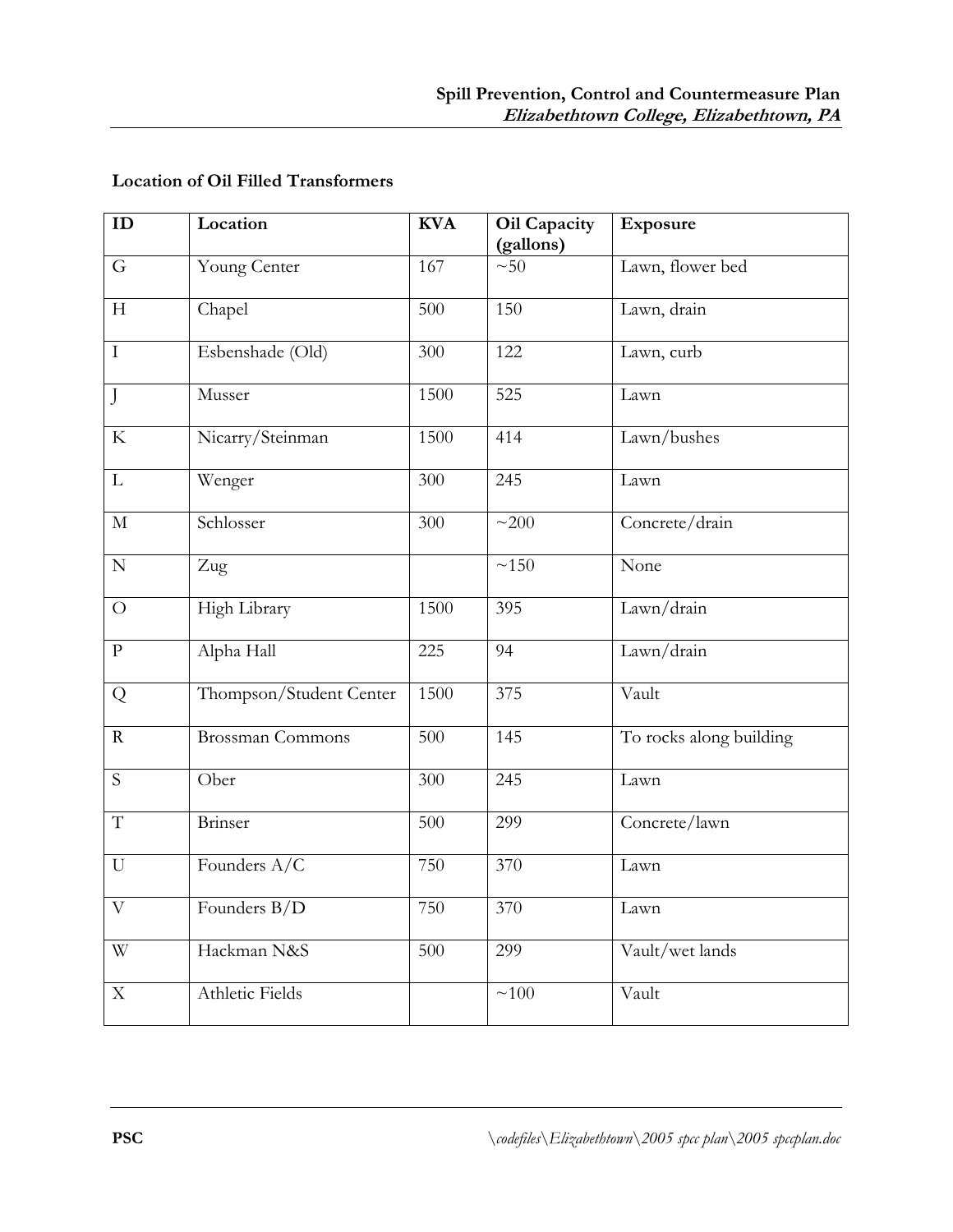## Inspection Checklists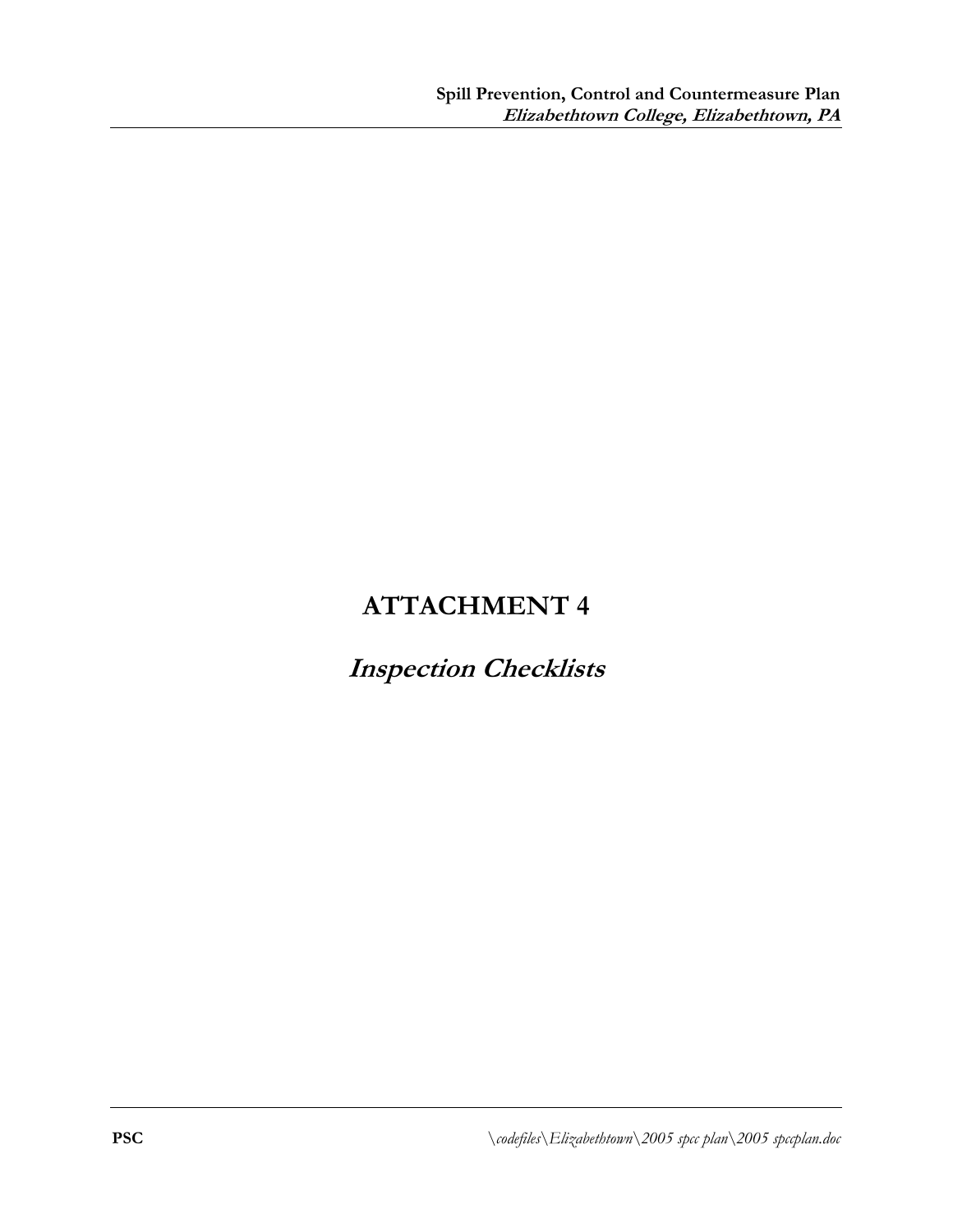#### INSPECTION CHECKLIST

Gasoline Tank – Cathodic, leak, overflow and spill protection will be inspected in accordance with state regulations. Leak protection records will be maintained at Plant Operations as will the annual inspection of the spill protection equipment. State mandated inspection reports will be maintained with the Mgr, EPA Audit in the AST & UST file.

SDLC Oil Storage Tanks – In the fall when the heating systems are being turned on and in the spring when they are being turned off the technicians will visually inspect the vent and fill lines along with the tank and legs for signs leaks, rust and failure. In addition they will insure that the heating system is operating properly. Records of these inspections will be maintained at Plant Operations.

Vegetable Oil Tank – Once a year a member of the management team at Dinning Services will inspect the vegetable oil holding tank. The visual inspection will include looking for signs of leaks, rust, and indications of potential failure in the body of the tank and legs. Records of those inspections will be maintained at Dining Services.

Diesel Fuel Tank – The technicians will inspect the tank, hose and nozzle annually for signs of rust, or failure. Results of these inspections will be maintained at Plant Operations.

Transformers – Transformer oils will be tested every other year to insure that the transformers are operating properly. Power will be disconnected from the transformers annually and the transformers will be inspected for rust, signs of leaking and generally cleaned up. Records of these inspections will be maintained at Plant Operations.

Compactors – The compactors at the Brown Bldg and the Dining Hall are on an annual maintenance contract. Deficiencies will be noted and corrected as they are found. Records of these inspections will be maintained at Plant Operations.

Elevators – Each elevator is maintained by ThyssenKrupp each month. All parts of the elevator system relating to the storage and processing of the hydraulic oil such as the holding tank and seals in the pit are inspected and deficiencies noted and corrected. Semi annually an elevator inspector from PMA does a complete inspection of each elevator, again noting deficiencies. Additionally, a pressure test is conducted on each elevator every three years. These records are maintained by Plant Operations.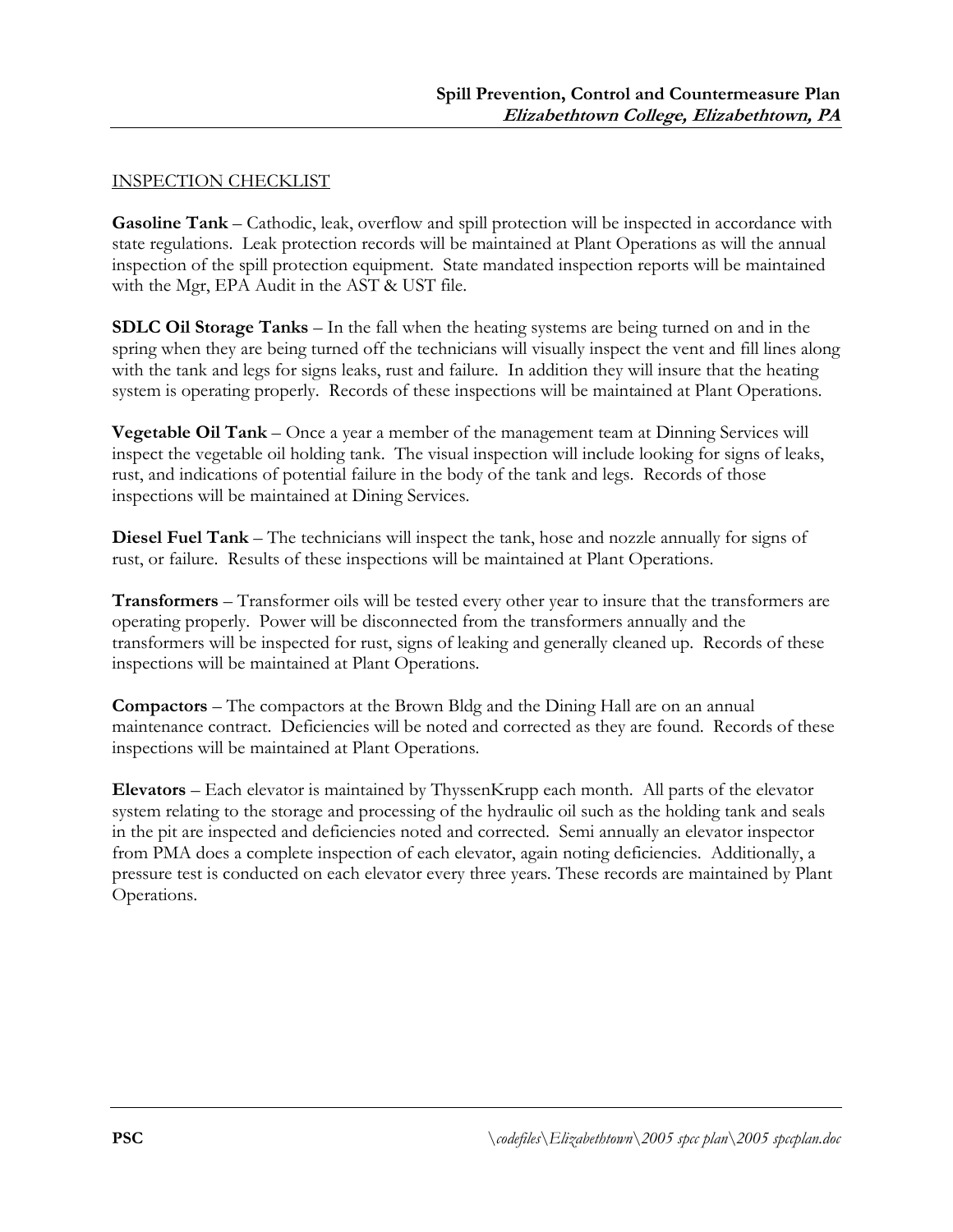Certification of the Applicability of the Substantial Harm Criteria Checklist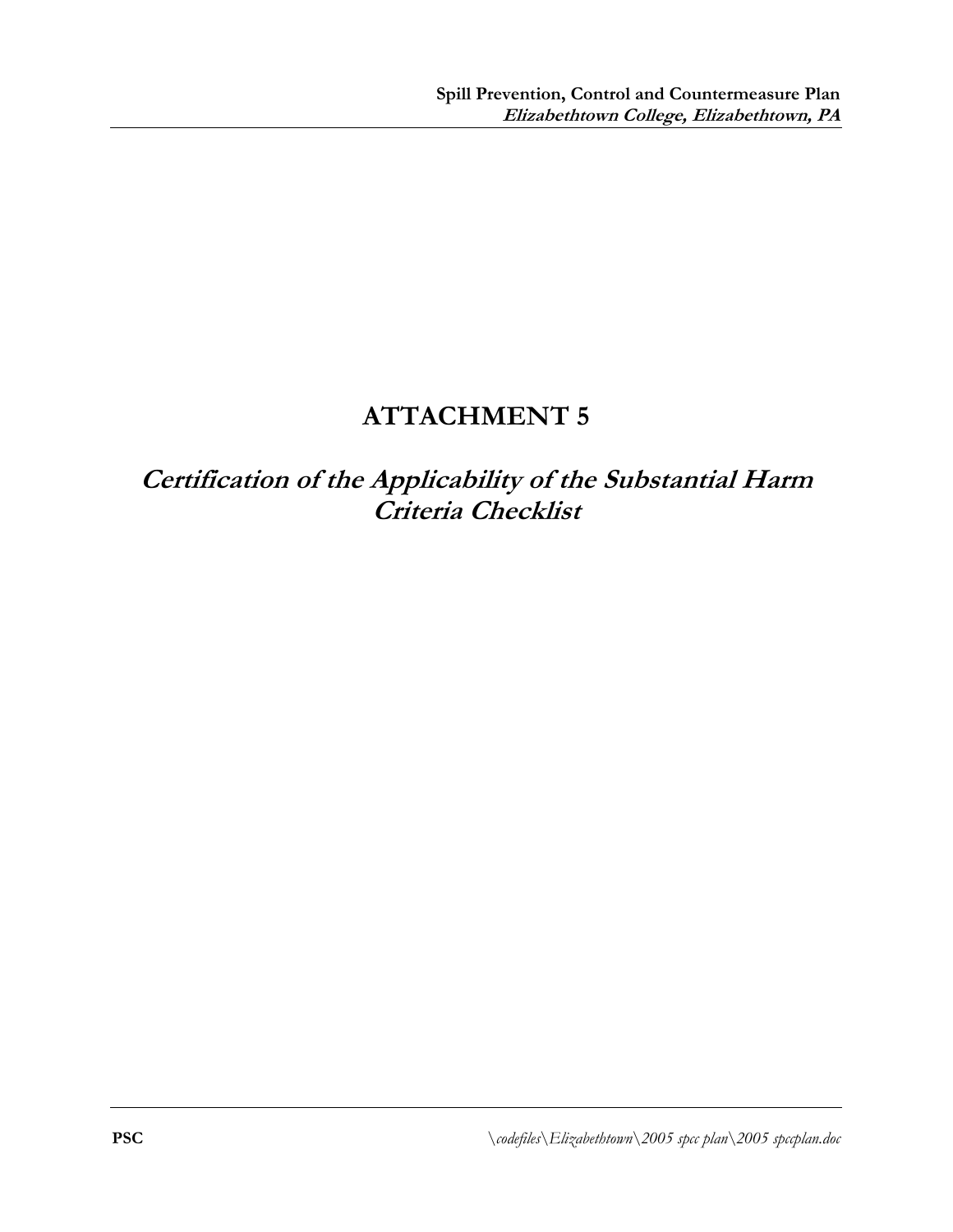#### Certification of the Applicability of the Substantial Harm Criteria Checklist

|    | <b>Facility Name:</b><br><b>Facility Address:</b> | Elizabethtown College<br>One Alpha Drive, Elizabethtown, PA 17022                                                                                                                                                                                                                                                                                                                             |
|----|---------------------------------------------------|-----------------------------------------------------------------------------------------------------------------------------------------------------------------------------------------------------------------------------------------------------------------------------------------------------------------------------------------------------------------------------------------------|
| 1. |                                                   | Does the facility transfer oil over water to or from vessels and does the facility have a total<br>oil storage capacity greater than or equal to 42,000 gallons?                                                                                                                                                                                                                              |
|    | $YES$ $\qquad$                                    | $NO \underline{X}$                                                                                                                                                                                                                                                                                                                                                                            |
| 2. |                                                   | Does the facility have a total oil storage capacity greater than or equal to one million gallons<br>and does the facility lack secondary containment that is sufficiently large to contain the<br>capacity of the largest aboveground oil storage tank plus sufficient freeboard to allow for<br>precipitation within any above ground oil storage tank area?                                 |
|    | YES                                               | NOX                                                                                                                                                                                                                                                                                                                                                                                           |
| 3. |                                                   | Does the facility have a total oil storage capacity greater than or equal to one million gallons<br>and is the facility located at a distance (as calculated using the formula in Attachment C-III,<br>Appendix C, 40 CFR 112 or a comparable formula) such that a discharge from the facility<br>could cause injury to fish and wildlife and sensitive environments? For further description |

of fish and wildlife and sensitive environments, see Appendices I, II, and III to DOC/NOAA's "Guidance for Facility and Vessel Response Environments" (Section 10, Appendix E, 40 CFR 112 for availability) and the applicable Area Contingency Plan.

 $YES$  NO  $\underline{X}$ 

4. Does the facility have a total oil storage capacity greater than or equal to one million gallons and is the facility located at a distance (as calculated using the appropriate formula (Attachment C-III, Appendix C, 40 CFR 112 or a comparable formula) such that the distance from the facility would shut down a public drinking water intake?

YES  $\_\_\_\$  NO  $\underline{X}$ 

5. Does the facility have a total oil storage capacity greater than or equal to one million gallons and has the facility experienced a reportable oil spill in an amount greater than or equal to 10,000 gallons within the last five years?

 $YES$  NO  $\underline{X}$